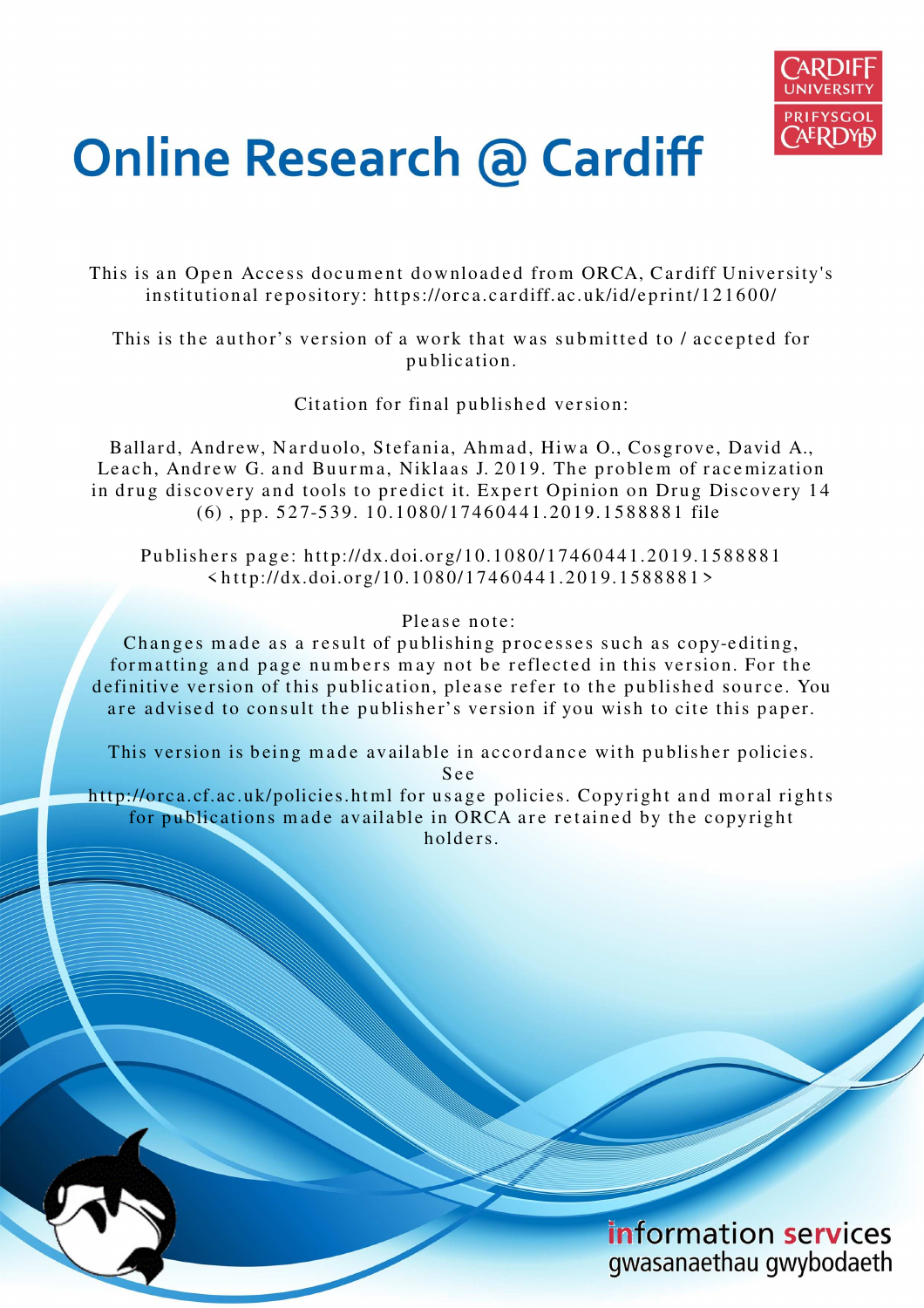#### **The problem of racemization in drug discovery and tools to predict it.**

# **Abstract**

# Introduction

Racemization has long been an ignored risk in drug development, probably because of a lack of convenient access to good tools for its detection and an absence of methods to predict racemization risk. As a result, the potential effects of racemization have been systematically underestimated.

#### Areas covered

Herein, the potential effects of racemization are discussed through a review of drugs for which activity and side effects for both enantiomers are known. Subsequently, drugs known to racemize are discussed and we review methods to predict racemization risk. Application of a method quantitatively predicting racemization risk to databases of compounds from the medicinal chemistry literature shows that success in clinical trials is negatively correlated with racemization risk.

# Expert opinion

It is envisioned that a quantitative method of predicting racemization risk will remove a blind spot from the drug development pipeline. Removal of the blind spot will make drug development more efficient and result in less late-stage attrition of the drug pipeline.

#### Keywords

Racemization; quantitative prediction; stability; enantiomers; risk;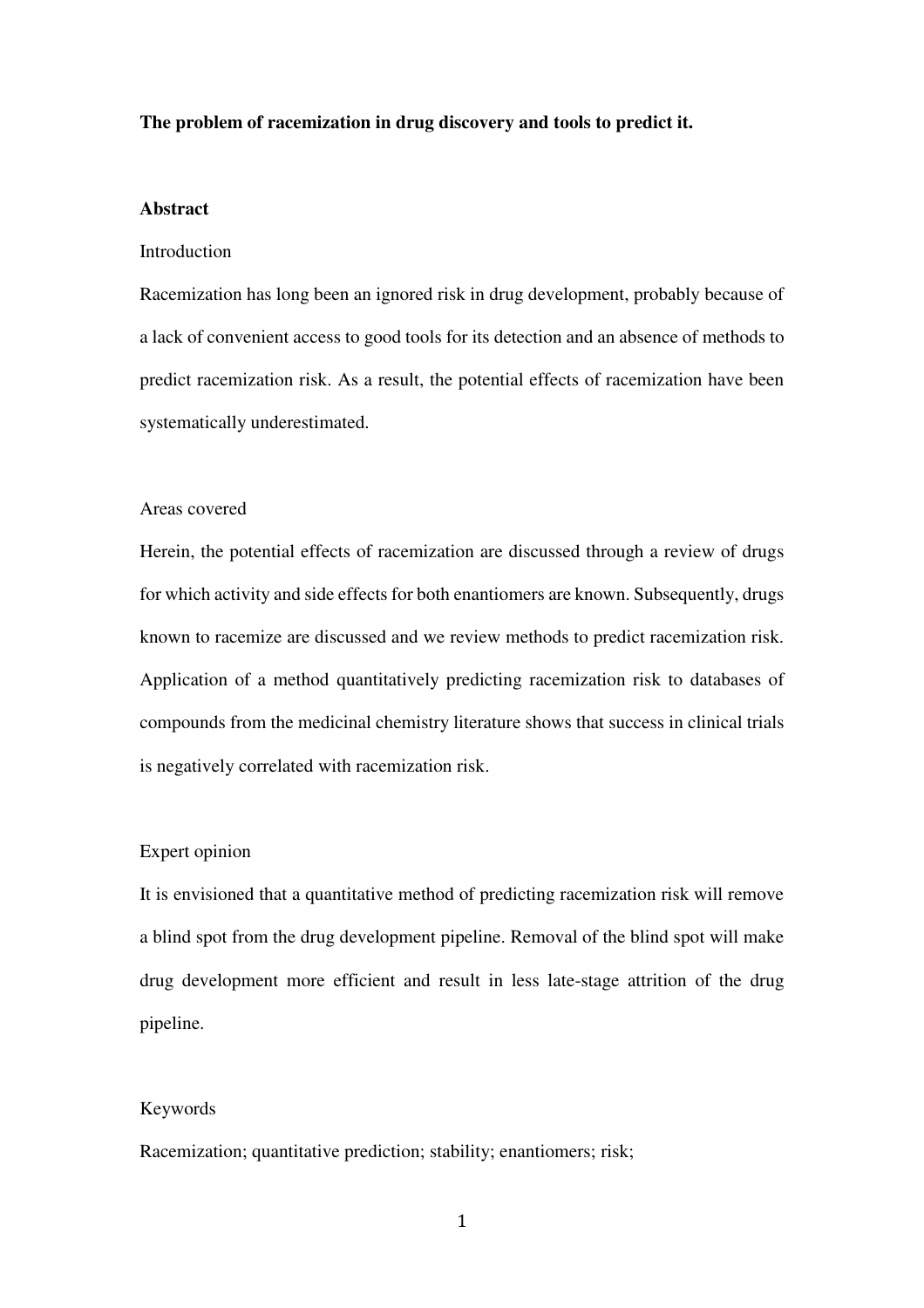# **1. Introduction**

It is generally accepted that enantiomers of chiral compounds can have very different effects in chiral environments. Patients are an intrinsically chiral environment, and in drug development we therefore distinguish the enantiomers of a drug as the eutomer (the good enantiomer) and the distomer (the unwanted enantiomer). It is considered desirable practice to administer chiral compounds as single enantiomers and to profile the properties of both enantiomers before regulatory approval. In fact, even drugs that are initially administered as the racemate (the 50:50 mixture of the two enantiomers) can be considered for a so-called "chiral switch", i.e. development of a singleenantiomer alternative.

Racemization is the process whereby a single enantiomer is converted into a mixture of both enantiomers. Thus, if a compound that tends to racemize is administered as a drug, the patient will over time very probably be exposed to both enantiomers even if the original preparation was a single enantiomer. Racemization is a particular concern to drug discovery because, as mentioned above, the two enantiomers are highly likely to have different biological properties, particularly in vivo. A process related to racemization is that of enantiomerization, which refers to one enantiomer being stereoselectively converted into the other and which can also lead towards a mixture of the two enantiomers.

The impact of chirality on drug discovery has been reviewed previously and here we focus primarily on work that includes specific studies of the process of racemization.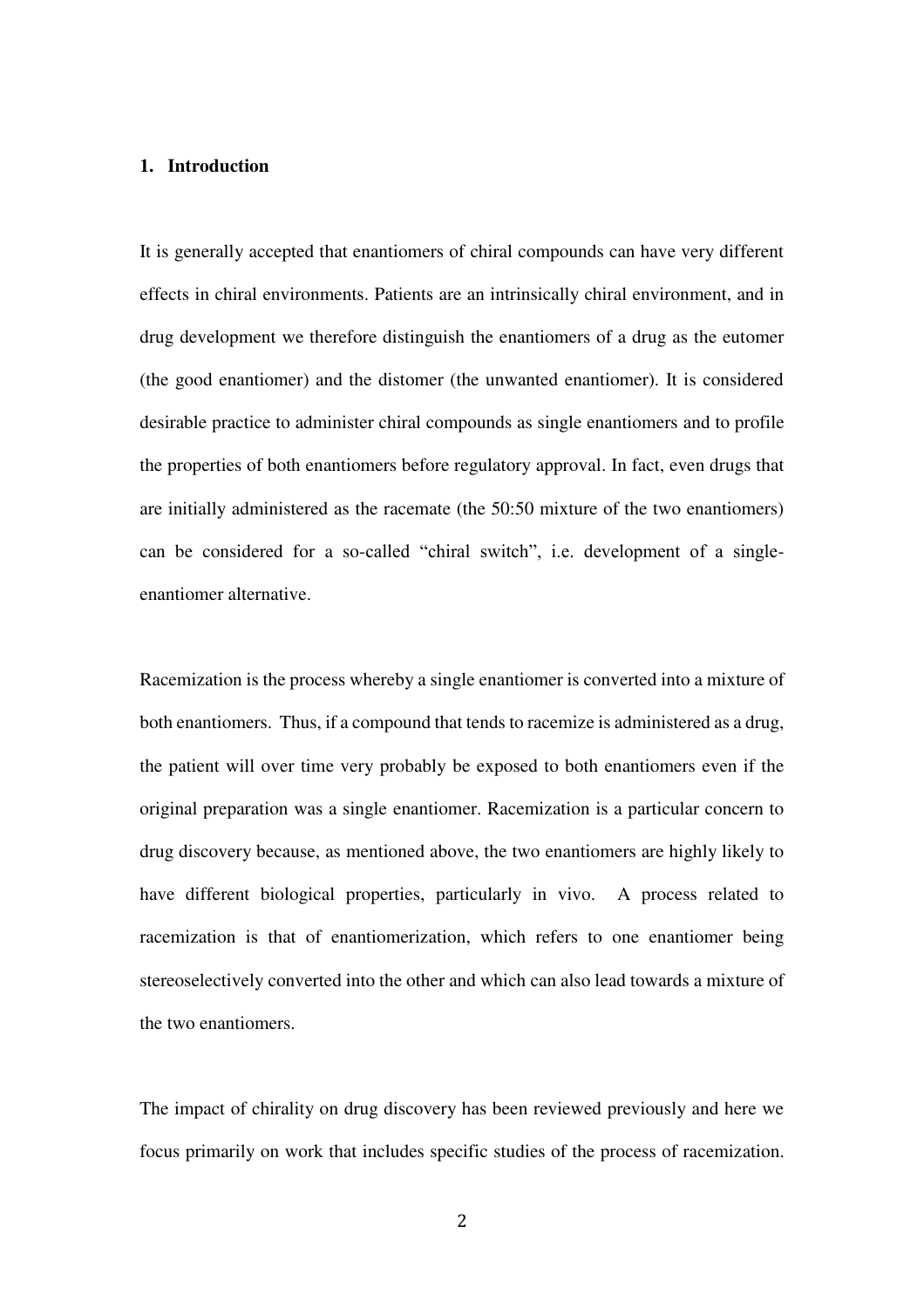Relevant reviews include general surveys of chiral drugs, as well as those that describe the impact of chirality on toxicity and on synthesis.[1-5] Some studies of racemization have also been reviewed elsewhere.[6, 7] In the context of dynamic kinetic resolution for the preparation of highly enantio-enriched materials, a rapid racemization is often desirable.[8] Where an enzyme is the chiral catalyst, racemization must occur in conditions that are compatible with the enzyme. These conditions are likely to be similar to those in biological systems in general, and therefore also to be relevant to drug discovery.

In the following sections we first describe studies that illuminate the impact that racemization has on drug safety and efficacy. This is followed by a description of studies that have investigated the process of racemization in biologically relevant conditions. Methods to predict racemization are then described and applied to a set of approved drugs and clinical candidates.

# **2. The problem of racemization.**

Although it is known and understood that the two enantiomers of a molecule must experience a different response to any chiral environment (such as a protein), this difference could be large or small. If the difference were small then the divergent biological properties of enantiomers might be safely ignored in all but the most extreme cases and racemization would therefore be of little concern. Understanding this difference between enantiomers is therefore critical to determining the importance of racemization. There are many relevant reports, including some systematic surveys and many case studies, several of which we describe here.[9]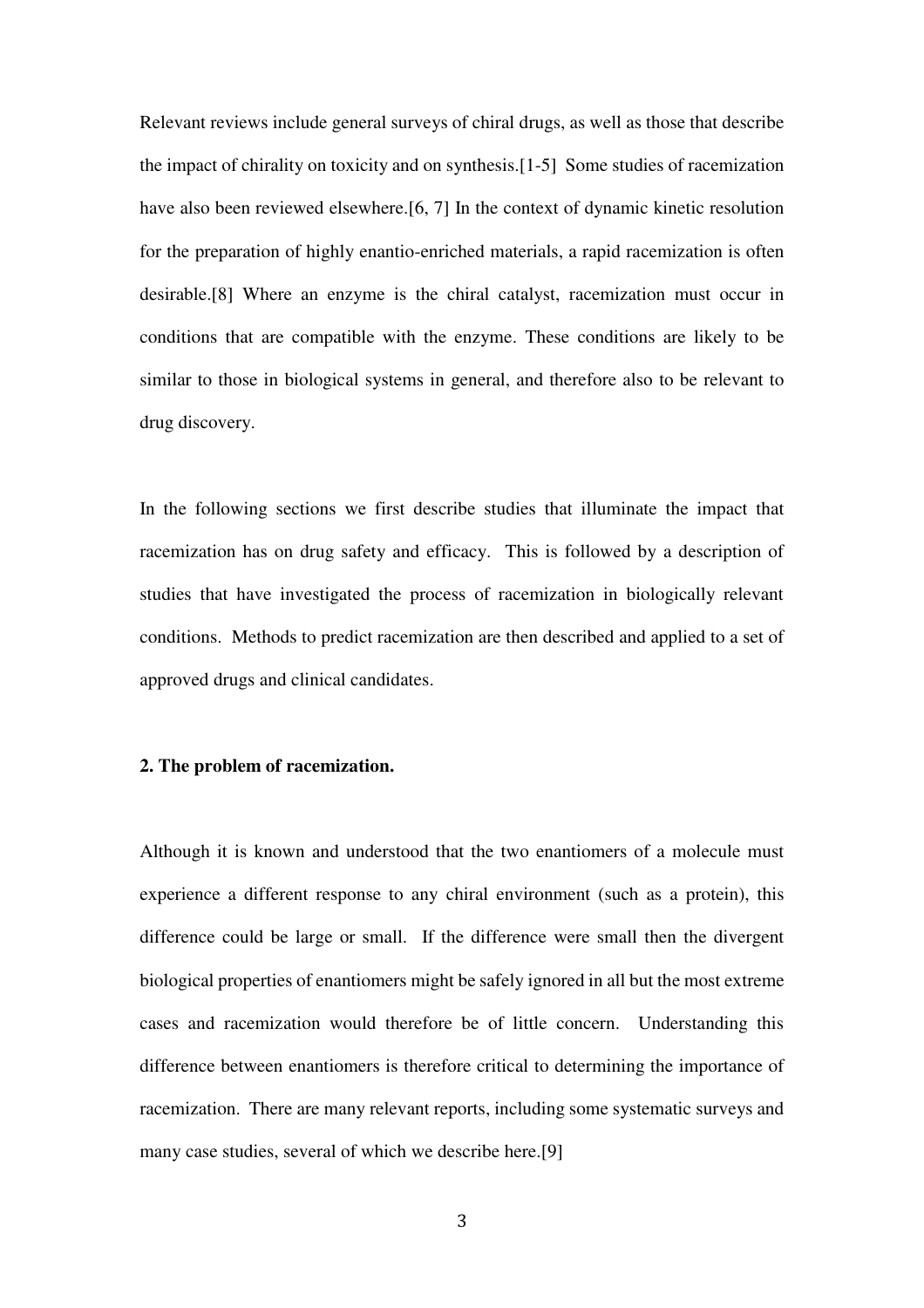# **2.1 Case studies detailing the differences and similarities between the activity and safety of enantiomers of individual drugs.**

We first review the literature on drugs and drug candidates for which differences in activity for the two enantiomers are known.

<<Figure 1 approximately here>>

Compounds where the safety of the two enantiomers has been investigated are discussed first. One of the most well-known examples of a drug with dangerously different activity between the two enantiomers is thalidomide, **1**. The S-enantiomer is believed to be teratogenic.[10, 11] The pharmacokinetics of the two enantiomers also differ, with *S*-**1** being eliminated faster than *R*-**1** in humans.[12] However, *S*-**1** is absorbed more quickly. *S*-Clopidogrel, **2**, is an anti-platelet medication that is administered as a pro-drug.[13] It undergoes several key metabolic steps in vivo. While the *R*-enantiomer is inactive, at high doses it can cause convulsions. The harmful effects of the distomers of 27 drugs were summarized in a review from 2007.[14] At the most benign, the distomer is inactive but toxicity is noted for thalidomide (**1**), penicillamine (**3**), propranolol (**4**), vigabatrin (**5**), tramadol (**6**) and 2-[2,6-dioxopiperidine-3-yl] phthalimidine (**7**).[14] Levobupivacaine, **R-8**, is less cardiotoxic than racemic bupivacaine.[15] This reduced cardiotoxicity prompted a stereoselective synthesis to be developed that involved a resolution and so racemization was desired in order to permit the undesired enantiomer to be recycled into levobupivacaine. High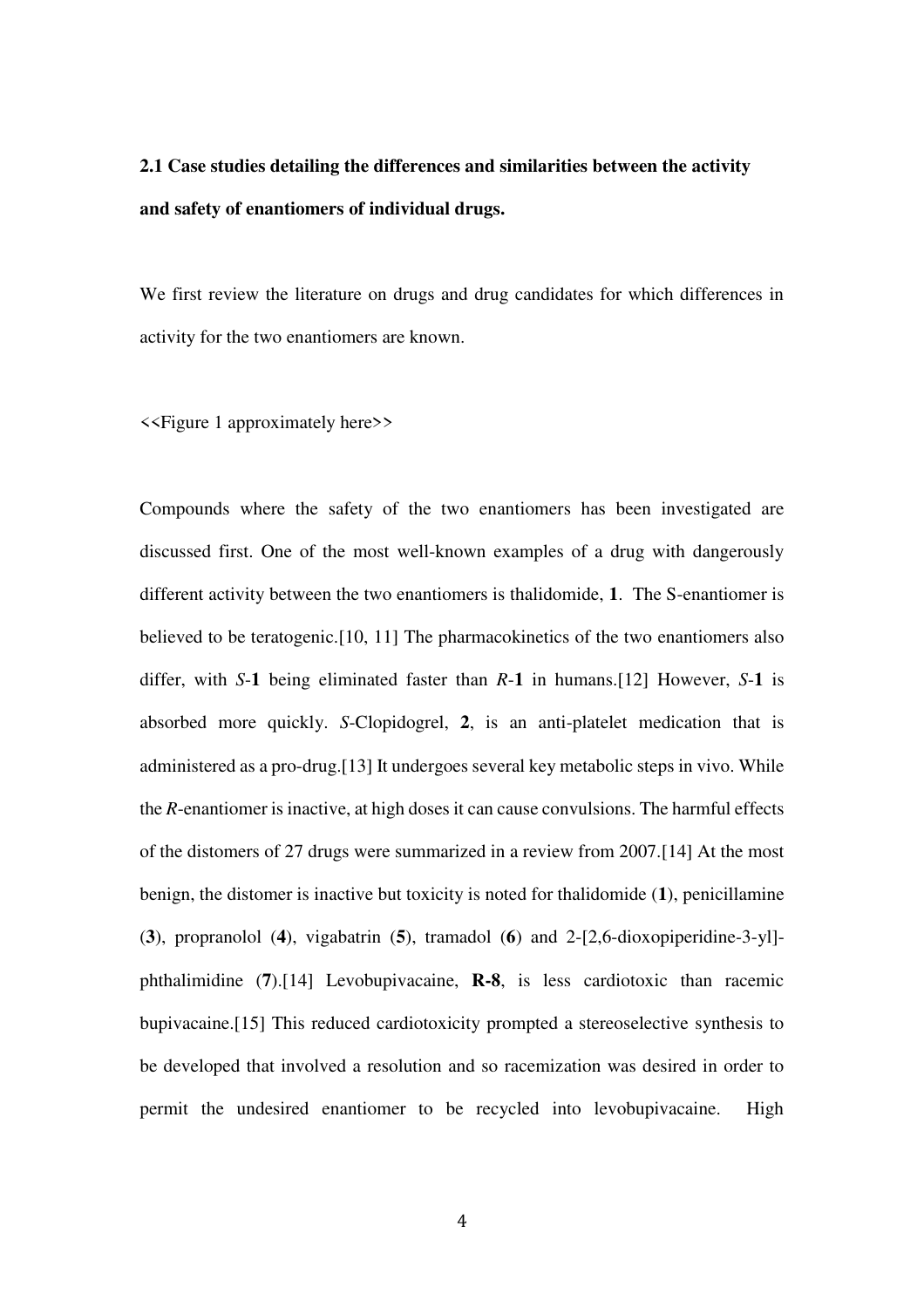temperatures (138 °C) and the addition of ethylene glycol to the aqueous system were found to promote almost complete racemization within 9 hours.

The relative efficacy of the two enantiomers has also been investigated for several compounds. Cetirizine, **9**, is an antihistamine by virtue of being a selective antagonist of the H1-receptor. It is sold as a racemate which raised the possibility that a chiral switch could see an improved single stereoisomer version (which was subsequently pursued).[16] A decision tree for making this choice was proposed based on the difference in pharmacokinetics and pharmacodynamics of the enantiomers and their comparison to those for the racemate. Levocetirizine was found to have 2-fold higher apparent affinity for the H1-receptor than the racemate;[17] this presumably results from the concentration of levocetirizine accounting for half of the concentration of racemic cetirizine. The affinity of dextrocetirizine was 30-fold lower than for the racemate. The difference between the affinity of the two enantiomers is accounted for by the longer dissociation half-life of the levocetirizine. In trials in healthy volunteers, levocetirizine was as effective as the racemate but dextrocetirizine was less effective. Although the maximum effect for levocetirizine occurred at 6 hours after dosing, at 32 hours the response to levocetirizine was statistically superior to that for the racemate. Low levels of metabolism were observed for both enantiomers but the volume of distribution was higher for the distomer, dextrocetirizine. It was suggested that this higher volume of distribution might make dextrocetirizine more likely to cause unwanted side-effects. The very comprehensive package of data for cetirizine was used to support a case for the use of single enantiomer levocetirizine and reflects the importance of understanding stereochemical detail for a candidate drug.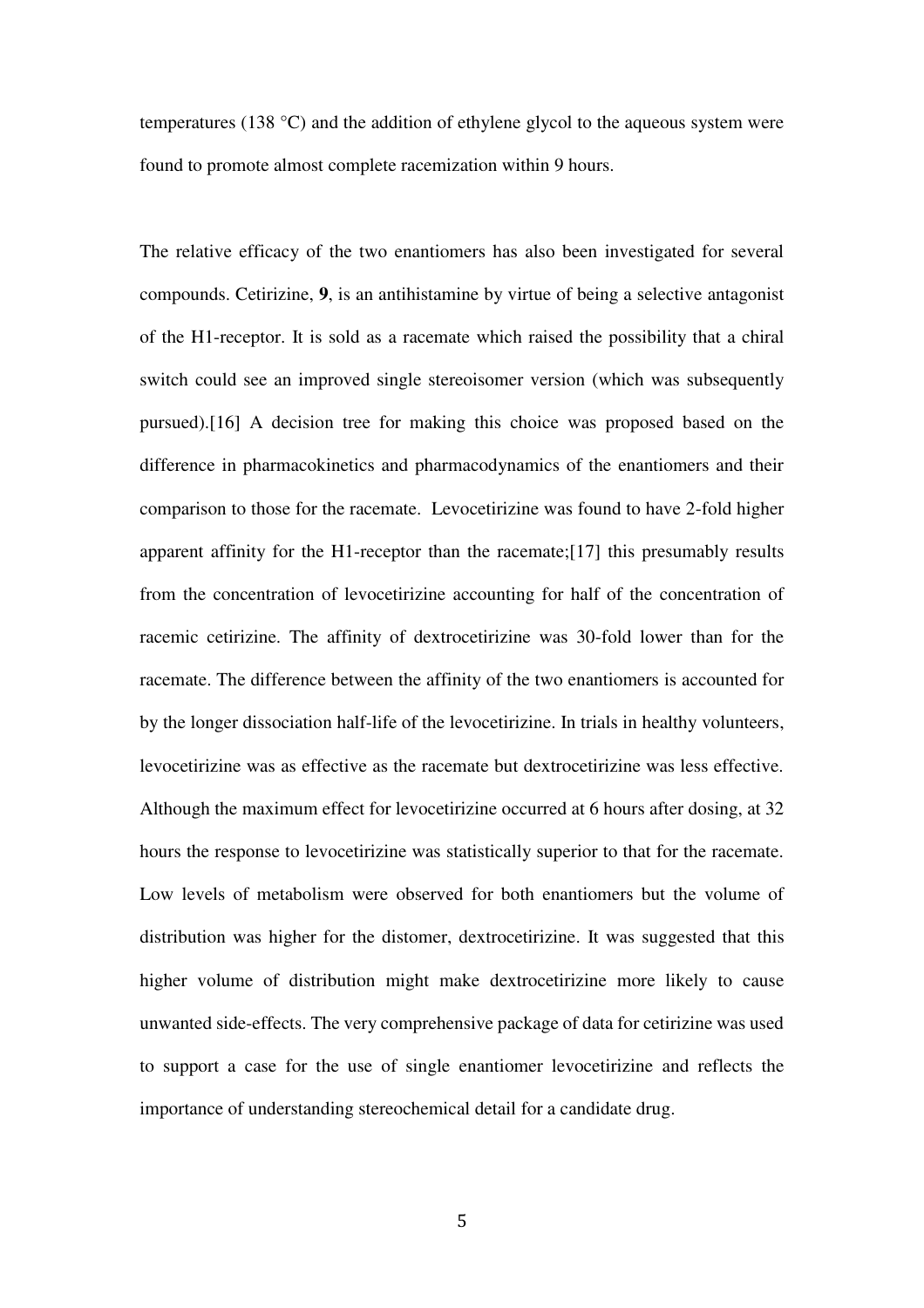Adrenaline, **10**, can be used to induce vasoconstriction at the site of injection of local anaesthetics and the L-form is 10 times more effective than the D-form.[18] Certain aromatase inhibitors, such as fadrozole, **11**, have significantly different activities for each of the two enantiomers; *S*-fadrozole is most active for instance.<sup>[19]</sup>

Other studies have investigated the pharmacokinetic properties of enantiomers. Ketoprofen, **12**, is a non-steroidal anti-inflammatory and its delivery via a trans-dermal route has been considered.[20] When used orally, it is delivered as a racemate but stereoselective skin permeation might favour its use as a single enantiomer for this alternative delivery route. Studies showed the racemate to be higher melting than the individual enantiomers and x-ray diffraction patterns support the racemate having a different solid form than the individual enantiomers suggesting that the two enantiomers co-crystallize and are both present in the unit cell. When 0.05 M solutions of each of the enantiomers was applied to mouse skin, no difference in permeation was detected between enantiomers or racemate. Further studies supported no stereoselectivity for skin permeability for ketoprofen.

Ketorolac, 13, was investigated in a pharmacokinetic study in healthy volunteers.<sup>[21]</sup> Following intravenous injection, the concentration of the two enantiomers was monitored separately. This showed that *S*-ketorolac is cleared more rapidly than the *R* enantiomer leading to higher exposure to *R*-ketorolac.

# **2.2. Surveys**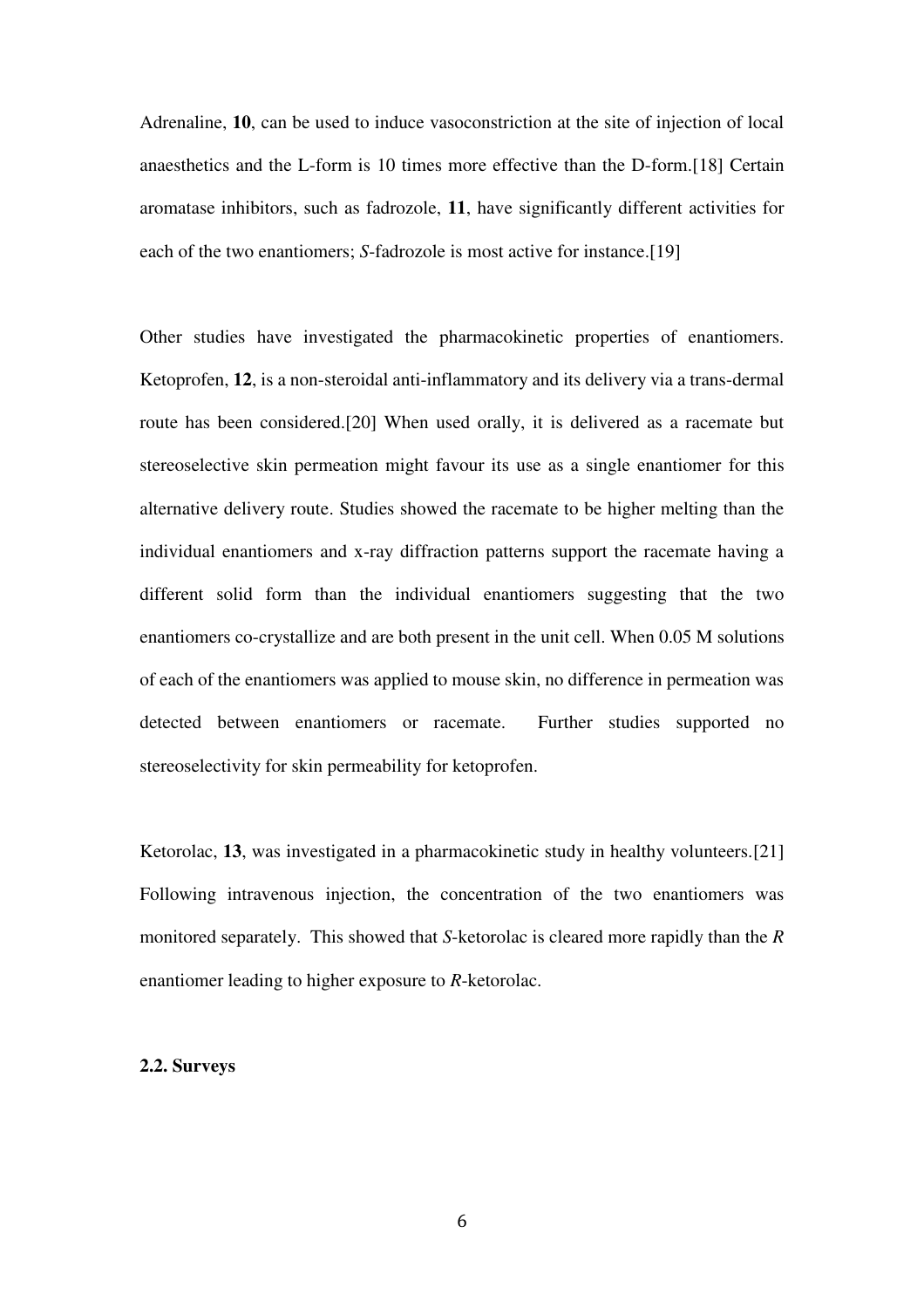In addition to investigating the differences between properties of individual compounds, larger scale data analyses have also been performed to determine general trends. In one such survey, all of the compounds in AstraZeneca's corporate database where each enantiomer had separately had a key biological property measured were identified.[22] These properties included lipophilicity, solubility, permeability, plasma protein binding, metabolism by microsomes, metabolism by hepatocyte cells, inhibition of certain cytochrome P450 enzymes, block of the hERG cardiac potassium channel and in vivo pharmacokinetic parameters. Most of the properties (apart from logD) required logarithmic transformation to put them onto a linear scale. A statistical analysis of the difference in measured properties between enantiomers was compared to the difference found when measurements were repeated on the same compound. This analysis permitted identification of properties where there is a difference between enantiomers that exceeds the uncertainty in the measurement. In Figure 2A, any property that has a bar adjacent to it is one where enantiomers are found to differ. Inhibition of the cytochrome P450 (CYP) enzymes and in vivo pharmacokinetic parameters (volume of distribution and clearance) are prominent examples. Metabolism, as measured in either hepatocyte cells or microsomal preparations, shows a difference between enantiomers as does binding to plasma proteins and block of the hERG channel. As expected, solubility and logD do not show a difference between enantiomers. Surprisingly, in assays to assess permeability through cells or efflux (an active process mediated by membrane-bound proteins) no significant difference between enantiomers was found.

<<Figure 2 approximately here>>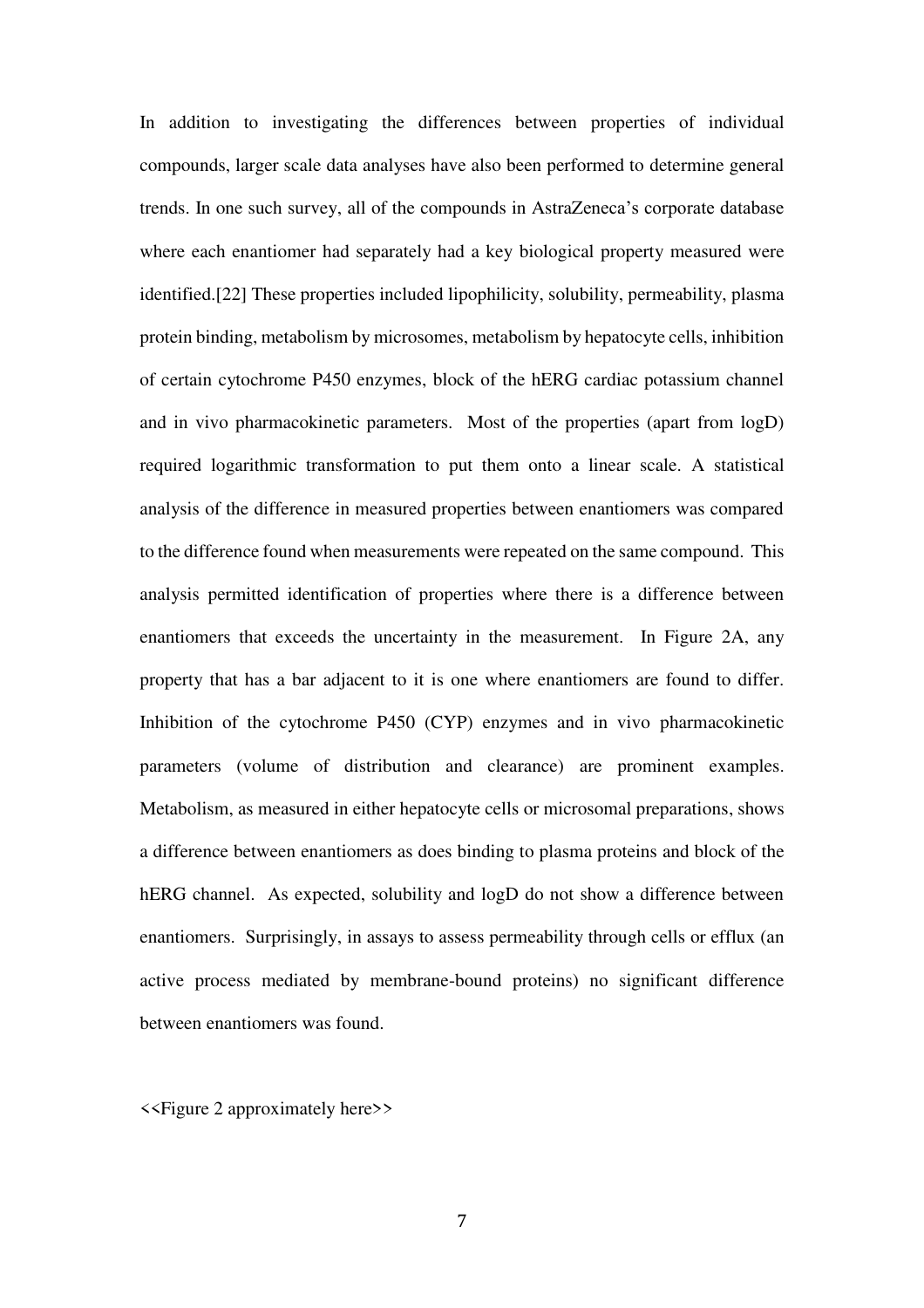A similar analysis by researchers at Novartis compared the difference between enantiomers to that between repeat measurements.[23] The distribution of both was compared using the Kolmogorov-Smirnov test and the properties examined were solubility, permeability, CYP inhibition, metabolism in rat microsomes, hERG block and biochemical activity in a randomly selected primary potency screen (isocitrate dehydrogenase, IDH). In addition to testing for whether the distributions are distinct, the authors also assessed whether the difference was likely to be of practical relevance. A p-value assessed whether the distributions are statistically distinct and the authors quantify the difference as the D-value. Figure 2B shows the parameters that achieve this difference and the corresponding D-values are shown as solid bars. Parameters affected by chirality include inhibition of IDH, microsomal metabolism and hERG block. They then did a further test to determine whether the difference is likely of practical relevance (assumed to be the case if the D-value, plotted in Figure 2B, was above 0.1). On these grounds they suggest that, although in agreement with the AstraZeneca findings for hERG block on purely statistical grounds, the difference in hERG block by different enantiomers is unlikely to be of practical importance. When a compound blocks the hERG channel, it is possible that this can lead to death of an otherwise healthy patient.[24] We are therefore unsure whether to accept these authors' assessment of relevance. More intriguing is inhibition of CYP3A4. For CYP3A4, the AstraZeneca analysis supports a small but significant difference, whereas the Novartis data suggests a difference that is not significant but which might be large enough to be important. In both cases, CYP3A4 is of borderline significance and so it may not be surprising that the final classifications differ. Both hERG and CYP 3A4 are often characterized as being flexible proteins with large binding cavities and it may be that this leads to weak differentiation of enantiomers.[25, 26]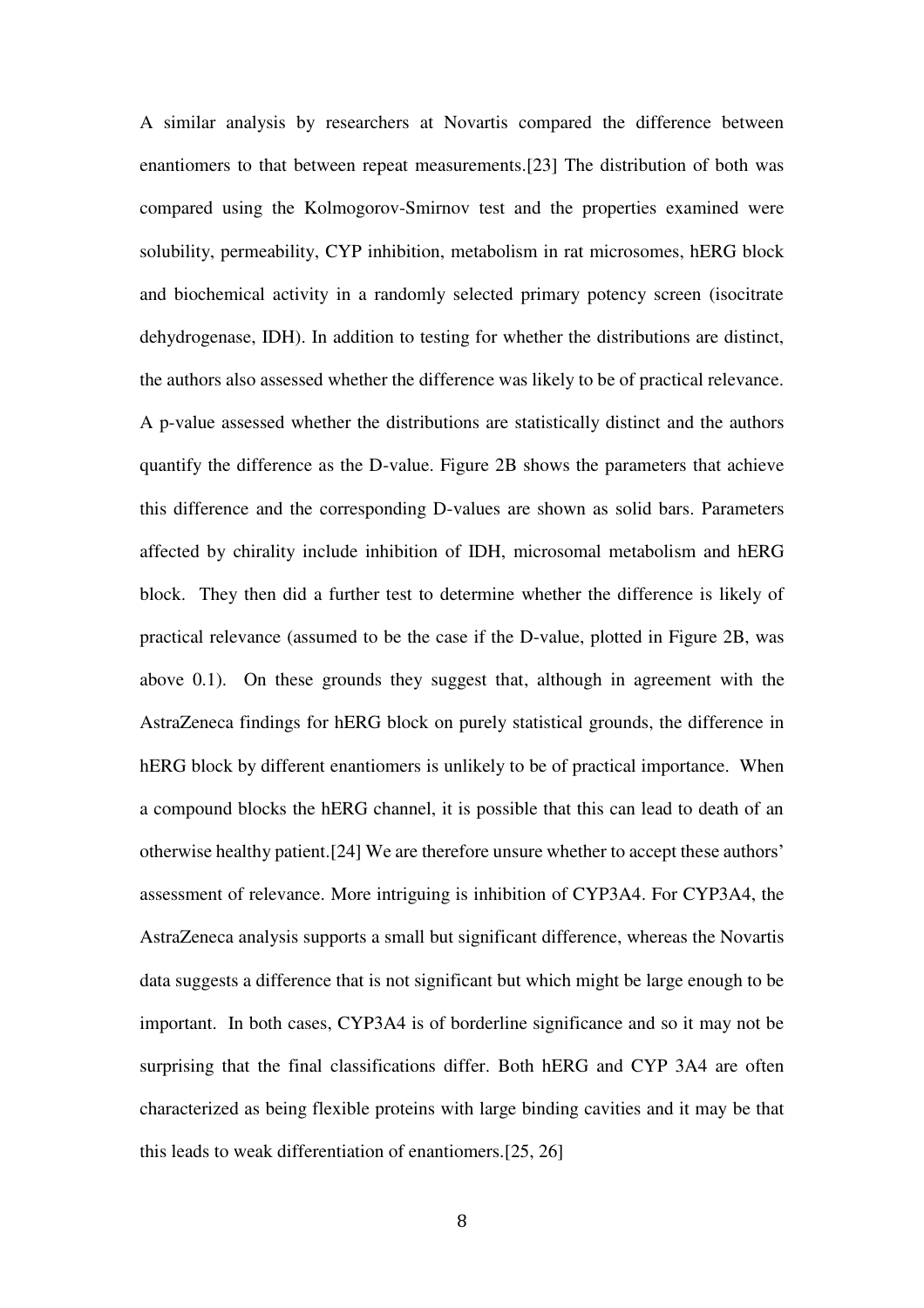#### **3) Measurements of rates of racemization.**

Having confirmed the potential for significantly different effects of enantiomers when used as drugs, both for individual compounds and in general, we now review reports where racemization has been studied.

# **3.1.Generalized racemization mechanisms**

In general, there are two dominant mechanisms by which compounds can racemize in aqueous solutions. These mechanisms are deprotonation of a carbon acid under basic conditions and dehydration of an alcohol under acidic conditions (Figure 3A and B).

Other mechanisms do occur but are far less general. An example of an alternative mechanism is provided by the racemization of allantoin which racemizes via both the usual deprotonation and via an intramolecular nucleophilic attack (Figure 3C).[27]

# **3.2. Examples of racemizing drugs**

Studies of the racemization of several drugs have been published and we now summarize these reports.

<<Figure 3 approximately here>>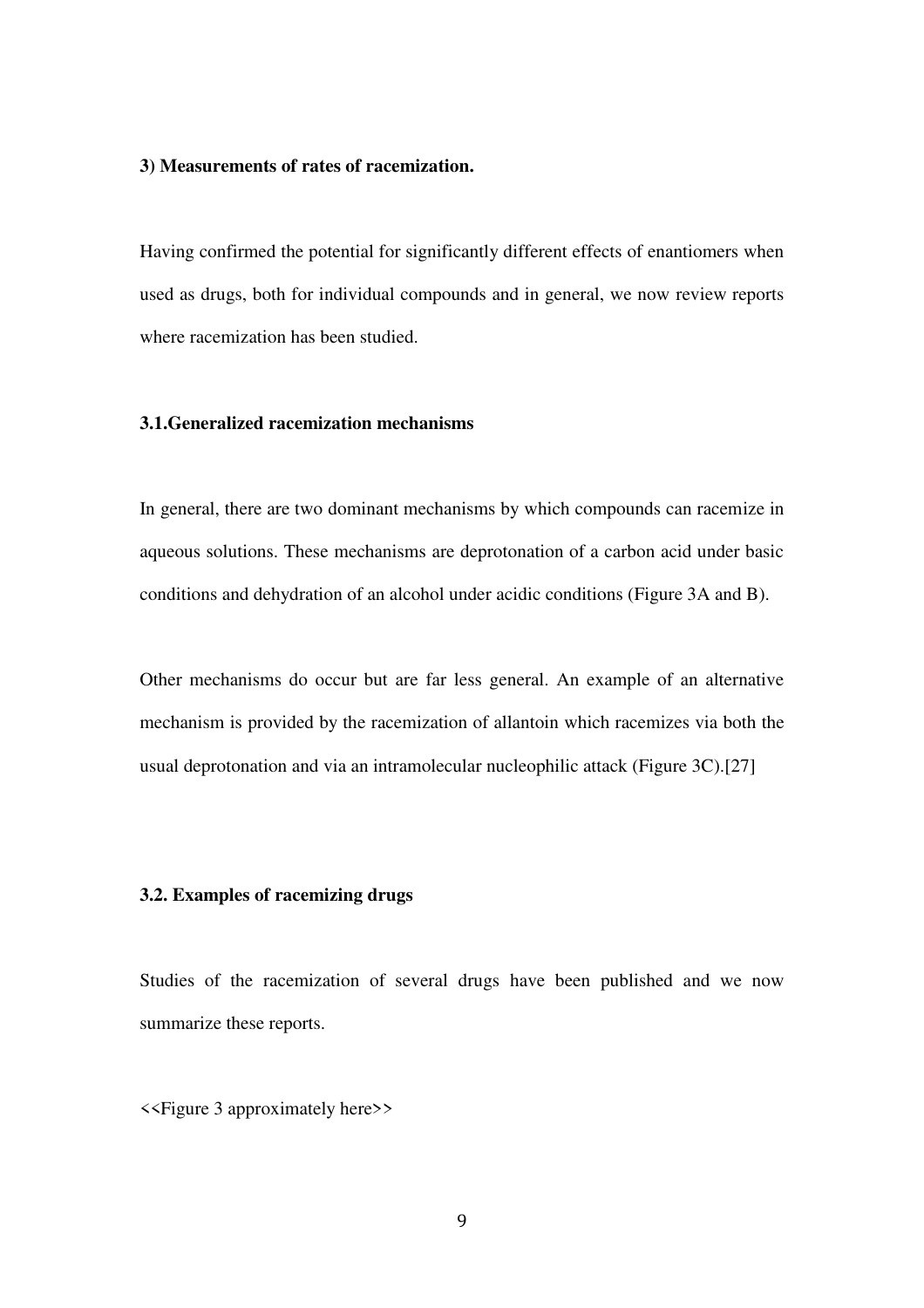Initial studies showed that thalidomide **1** racemizes in phosphate buffer (half life of 260 – 290 minutes) and does so even more rapidly in citrated human plasma (half life 8 – 12 minutes) and that a similar half life is found for defatted human serum albumin (HSA) in phosphate buffer. Presumably racemization of **1** proceeds via the generalbase-mediated process shown in Figure 3A. Rat liver microsomes did not promote the racemization.[28] Such studies were extended to show that HSA is mildly stereoselective and promotes the racemization of *S***-1** slightly more than it does *R***-1**.[11] The rate of racemization in phosphate buffer was related to the buffer strength. The ability of various amino acids to catalyse racemization was also investigated and showed that the basic amino acids lysine and arginine were more catalytically active than acidic or neutral amino acids. It was noted that albumin incorporates many basic amino acids, including some in the known binding sites and some of these basic groups presumably facilitate the observed racemization. This catalysis is fairly non-specific but is reduced in vivo when many of albumin's binding sites are occupied by molecules such as fatty acids and bilirubin. Since the compound readily racemizes *in vivo*, it is now known that the tragic consequences of this compound's use during the 1950s could not have been avoided by providing patients with a single enantiomer.[10, 11]

Studies of the racemization of **2** in vitro needed to include hepatocytes, because metabolism and the formation of conjugates are likely to be important in any racemization in vivo.[13] In vivo studies were also performed and suggested that the acid is the predominant circulating metabolite and that  $4 - 8$  % of the acid is the *R* enantiomer. In vitro, the half life of racemization was found to be in the range 3.5 to 8.5 weeks with a dependency on the buffer and the methanol concentration (methanol was required to improve solubility). Complementary studies investigated isotope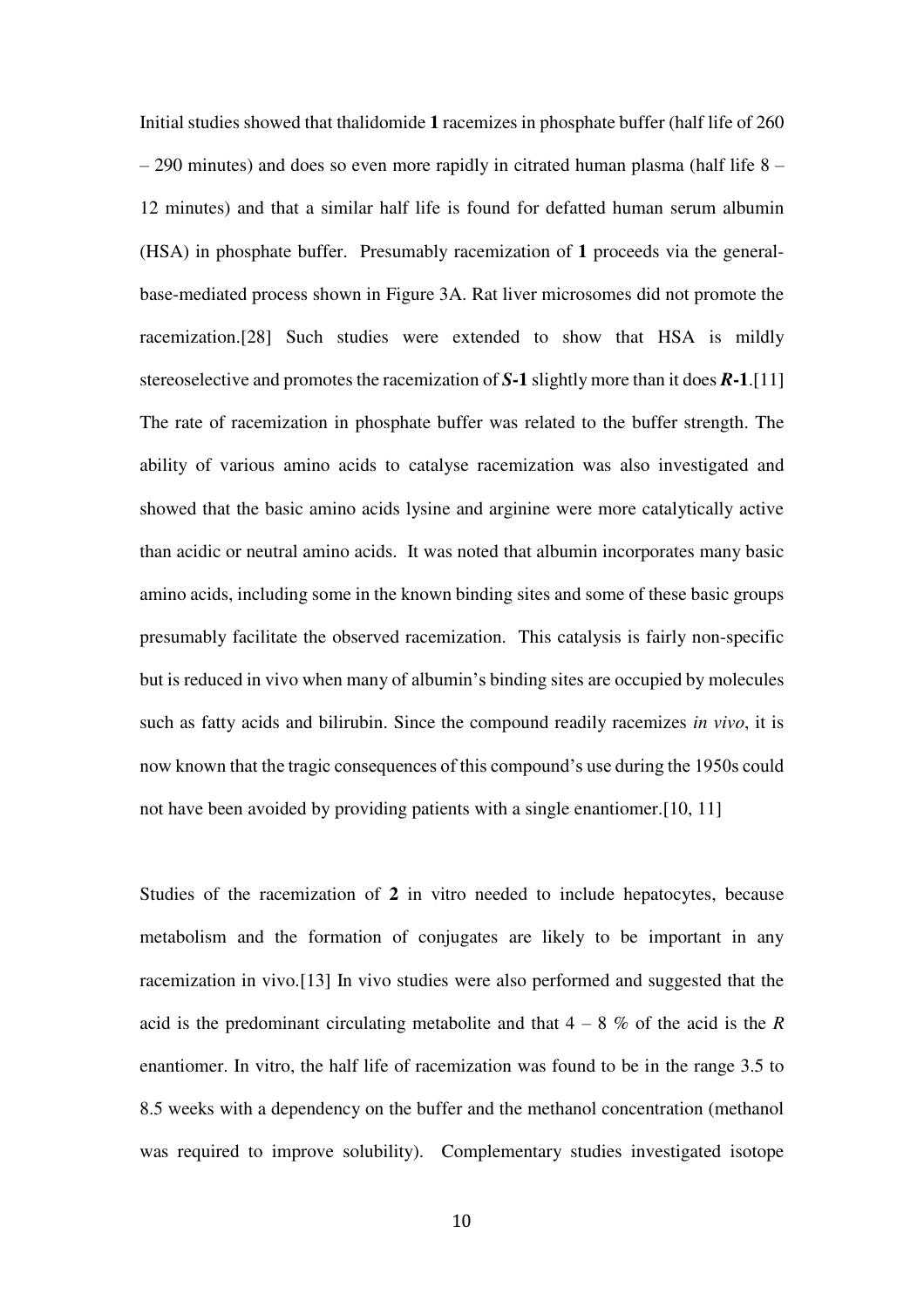exchange in D<sub>2</sub>O. Even with the hepatocytes present, less than  $2\%$  inversion was detected and so no satisfactory explanation was provided for the level of racemization measured in vivo. We have subsequently also studied racemization of **2** and found that racemization of **2** in vitro is likely to appear much slower than it is in reality because of the very poor solubility of **2** limiting the amount of free **2** in solution.

The discussion of the racemization of 27 drugs from 2007 mentioned above reviewed several studies of racemization, including the possibility of racemization being mediated by degradation and bioconjugation (such as the formation of S-CoA thioesters).[14]

The requirement for extreme conditions for racemization of levobucaine (**R-8**) in its dynamic kinetic resolution (vide supra) make racemization unlikely to occur in vivo.

In trials in healthy volunteers, using radiolabelled levocetirizine **R-9**, it was found that the total concentration of cetirizine was equivalent to the concentration of levocetirizine and no dextrocetirizine was found in urine. Both of these observations support the conclusion that there is no *in vivo* racemization, in agreement with observations in pH 7.4 buffer.[16]

Considering the significant difference in activity between L- and R-adrenaline, racemization would significantly reduce activity. Studies of a range of products including those mixed with anaesthetics found racemization of adrenaline (**10**) to be slow.[18]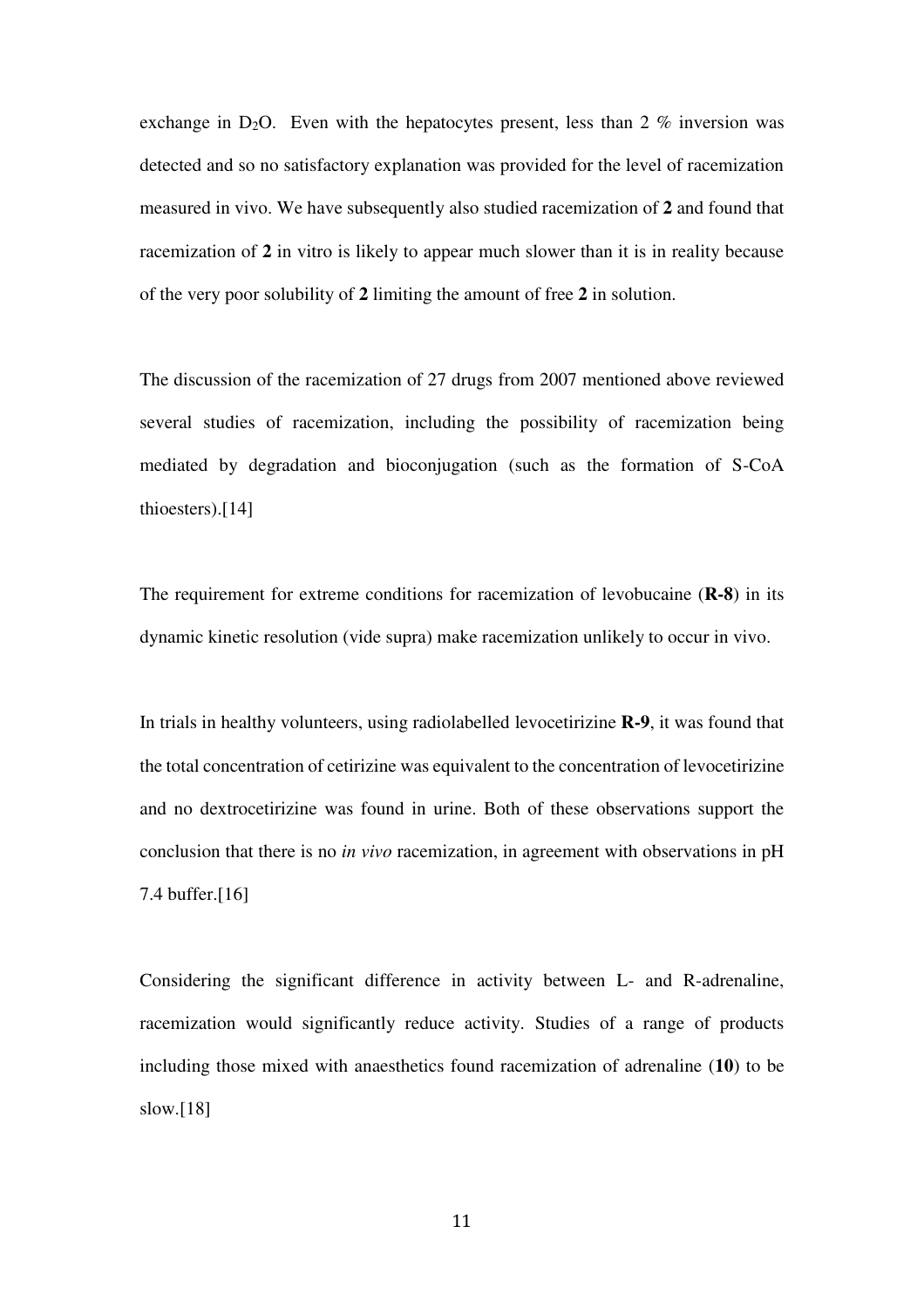To investigate the racemization of fadrozole (**11)**, a set of N-substituted imidazoles were investigated.[19] It was found that two of the compounds racemize measurably in aqueous buffer at pH 7.4 and pH 9.6 with longer half lives at pH 7.4 supporting a general-base-catalysed process (Figure 3A). Studies in bovine serum albumin suggested that this medium had little effect.

In the studies where ketoprofen (**12**) was applied to mouse skin, no racemization was detected.[20]

Ketorolac (**13)** is a non-steroidal anti-inflammatory agent sold as a racemic mixture. Its racemization is found to be pH dependent and to be slowest at intermediate pHs (3.0 – 7.5).[29, 30] A mechanism for racemization involving deprotonation of the already anionic carboxylate at high pH and protonation of the neutral acid at low pH is proposed (Figure 3D).

Litronesib, **14a**, is an investigational compound that inhibits Eg5 and has been investigated as a treatment for several types of malignancy.[31] An unexpected loss of chiral integrity was observed upon storage of this compound. The chiral centre in this case is fully substituted and so the racemization was surprising. Studies in tartrate solutions across a pH range from 2.1 to 8.2 and using other buffers suggested that pH is the key factor rather than buffer identity. Extensive studies led to the proposal of the ylid-mediated path shown in Figure 3E. The analogues **14b** and **14c** helped elucidate the mechanism; **14b** is racemized about twice as fast and **14c** three times as slowly as **14a**, consistent with the ylid structure shown.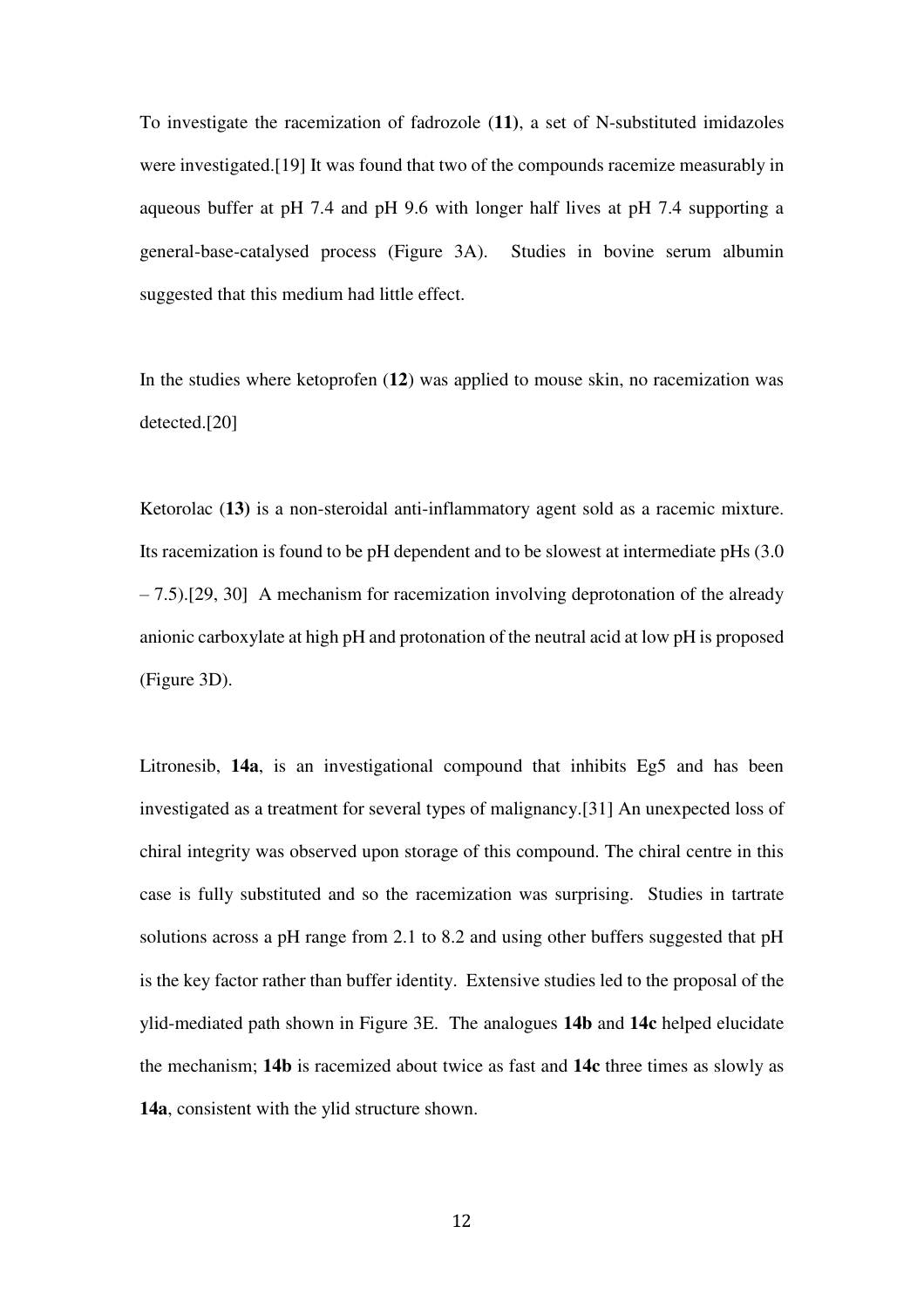Agonists of the  $\beta$ 2 adrenoceptor are often chiral benzyl alcohols with activity usually resting predominantly with the *R*-enantiomer.[32] An example of such a molecule is meluadrine, **15**. Studies of **15** led to the conclusion that across the pH range the mechanism of racemization involves elimination of OH followed by rehydration. Meanwhile, the details concerning the protonation of the base and alcohol vary (Figure 3F). Arrhenius plots at various temperatures suggested an activation energy in the range 95 – 115 kJ/mol. Other studies of the stability of chiral benzyl alcohols have described in detail the process by which the leaving alcohol must leave the solvent cage and join bulk water to permit access to the planar carbocation intermediate that would be required for racemization.[33]

A purely computational study investigated the possibility of inversion at sulfur in the proton pump inhibitor esomeprazole (**16**).[34] A mechanism in which the pyramidal sulfur becomes planar was studied and the barrier to inversion computed to be prohibitively high (180 kJ/mol) suggesting that very high temperatures would be required for this to operate.

An innovative method using three different regions in a flow set up permitted separation of enantiomers, racemization and analysis within a closed system.[35] This method was used to study **17**. The mechanism of racemization was proposed to involve a ring opening to an intermediate that also provided access to a hydrolysis product (Figure 3G). We propose (given p*K*a considerations) an alternative intermediate, which proceeds via a cleavage in which the sulfonamide acts as leaving group.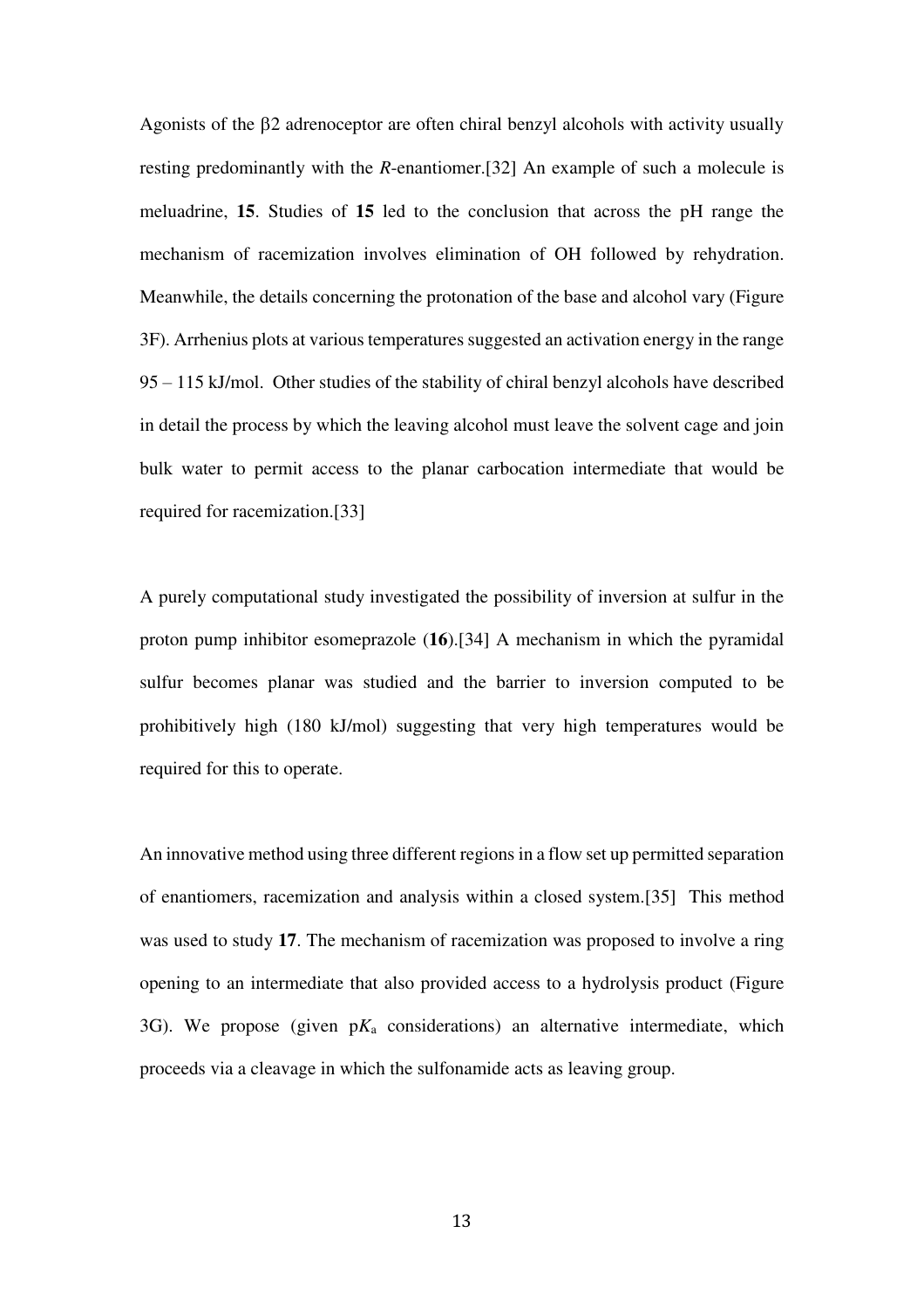The racemization of mandelic acid (**18**) was found to proceed faster than the rate of deuterium incorporation under acidic conditions.[36] It is proposed that under these conditions, racemization (or possibly enantiomerization) occurs via protonation of the hydroxyl with displacement by water. By contrast, in neutral and basic conditions, the rates are the same and the racemization proceeds via the general-base-catalysed process involving the enol(ate) (Figure 3H).

Amfepramone (**19**) is a stimulant that can be used as an appetite suppressant and is usually used as a racemate.[37] The rate of racemization was studied as buffer strength, ionic strength, temperature and drug concentration were varied. The dependence on pH and on buffer strength revealed non-linear relationships. Cyclodextrin additives were also investigated for their ability to suppress racemization but showed mixed results with most examples actually promoting racemization while only a small number were protective. In human plasma, the half life for racemization was measured to be 23 – 25 minutes but this is much lower than the known in vivo half life following oral dosing of 1.5 to 2 hours. Studies in phosphate buffers at a range of pHs and buffer strengths support a general-base-catalyzed reaction (Figure 3A) for **19** and the analogous primary amine.

As part of a search for safe versions of thalidomide, the rate of enantiomerization of **7** and of lenalidomide **20** were measured alongside those for **1** (thalidomide) in 50 mM phosphate buffer at pH 8.[38] Although it is likely that these compounds racemize, like thalidomide, the use of dynamic electrokinetic chromatography means that only the enantiomerization can be observed. By investigating the variation with temperature, the activation parameters were derived and revealed that at 298 K the Gibbs free energy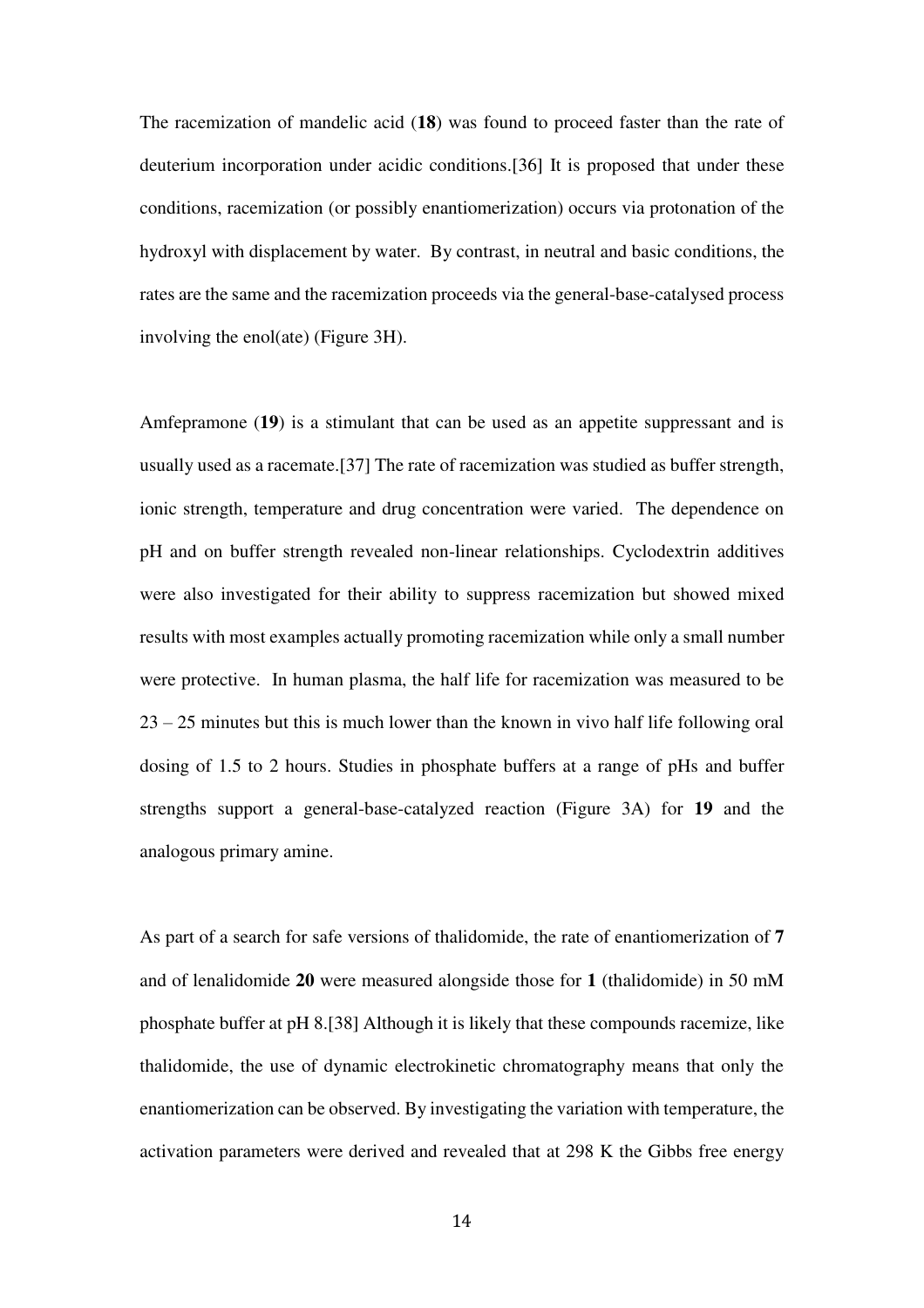barrier ( $\Delta G^{\dagger}$ <sup>e</sup>) for enantiomerization of **1** is 101.7 kJ/mol (with  $\Delta H^{\dagger}$ <sup>e</sup> 99.0 kJ/mol), for **7** the barrier is 96.8 kJ/mol (with  $\Delta H^{\ddagger 0}$  46.1 kJ/mol) and for **20** the barrier is 91.5 kJ/mol (with  $\Delta H^{\ddagger}$ <sup>e</sup> 62.4 kJ/mol). This suggests that these other examples are more likely to racemize than thalidomide itself.

The half life for racemization of **21** was studied in a range of media.[39] A surprising dependence on pH was observed in which the rate was fastest at pH 6, slowest at pH 9 and intermediate at pHs 4 and 7. In all cases, the half life was less than 2 hours. Rapid racemization (half life of a few minutes) was also measured in dog plasma. Although no mechanistic proposals are made, it seems realistic to imagine that this compound could racemize through an acid-catalysed ring-opening ring-closing mechanism or through a base-catalysed process (as for Figure 3A) and this would reasonably lead to a complicated dependence on pH.

# **3.3. Racemization of model drugs**

A significant expansion of the dataset of aqueous racemization rates has been described in recent publications.[6, 40-42] The rates of racemization of 28 different model compounds racemizing by the base-catalysed pathway were reported. These included a series of compounds with chiral centres bearing an N-linked amide and an aromatic ring with either a C-linked amide or a C-linked ester as the third substituent (**22** and **23**). A further set included hydantoins (**24**) and thiohydantoins (**25**) (some hydantions had been studied previously).[43] The rate of racemization in phosphate buffer was studied and the second-order rate constant for the general-base-catalysed racemization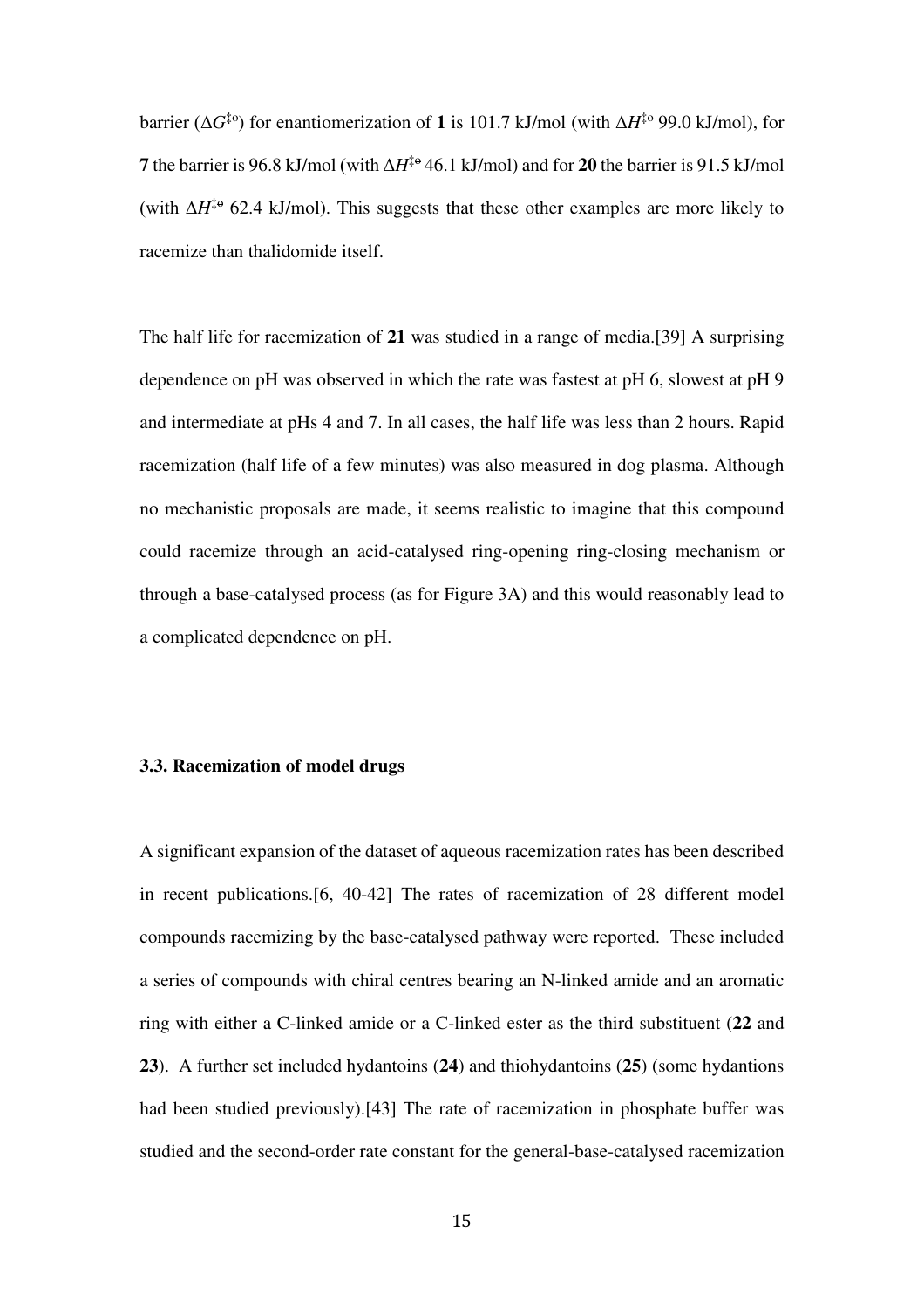of each compound was obtained. These were measured using a range of experimental techniques, including circular dichroism spectroscopy and monitoring deuteration in  $D_2O$  using <sup>1</sup>H NMR spectroscopy. The second-order rate constants were found to span over 4 orders of magnitude and to bracket rates likely to be of biological relevance.

#### **4. Tools to predict racemization**.

In a thorough review of stereochemistry and racemization, Testa provided a table that defines the types of group that can either increase or decrease configurational stability (Table 1).[9, 44] He suggested that stereochemical instability requires the presence of at least one of the groups that decrease stability and the absence of any of the groups that increase stability. This provides a rule of thumb that can easily be kept in mind by chemists designing new molecules but has a narrow scope and is acknowledged to be based on limited evidence for certain groups.

```
<<Table 1 approximately here>>
```
This approach was updated in 2018 with two computational approaches paired with two experimental approaches.[6] In all cases, any stereogenic carbon that has a proton attached to it can be analysed with an assumption that the most likely mechanism of racemization for such compounds will be general-base-catalysed deprotonation to give an anionic intermediate (Figure 3A). The computational methods both rely on predicting the stability of this anion and correlating this with measured rate constants (both those reported in the same paper and those in the literature that were measured under suitable conditions). The first and most readily applicable of the computational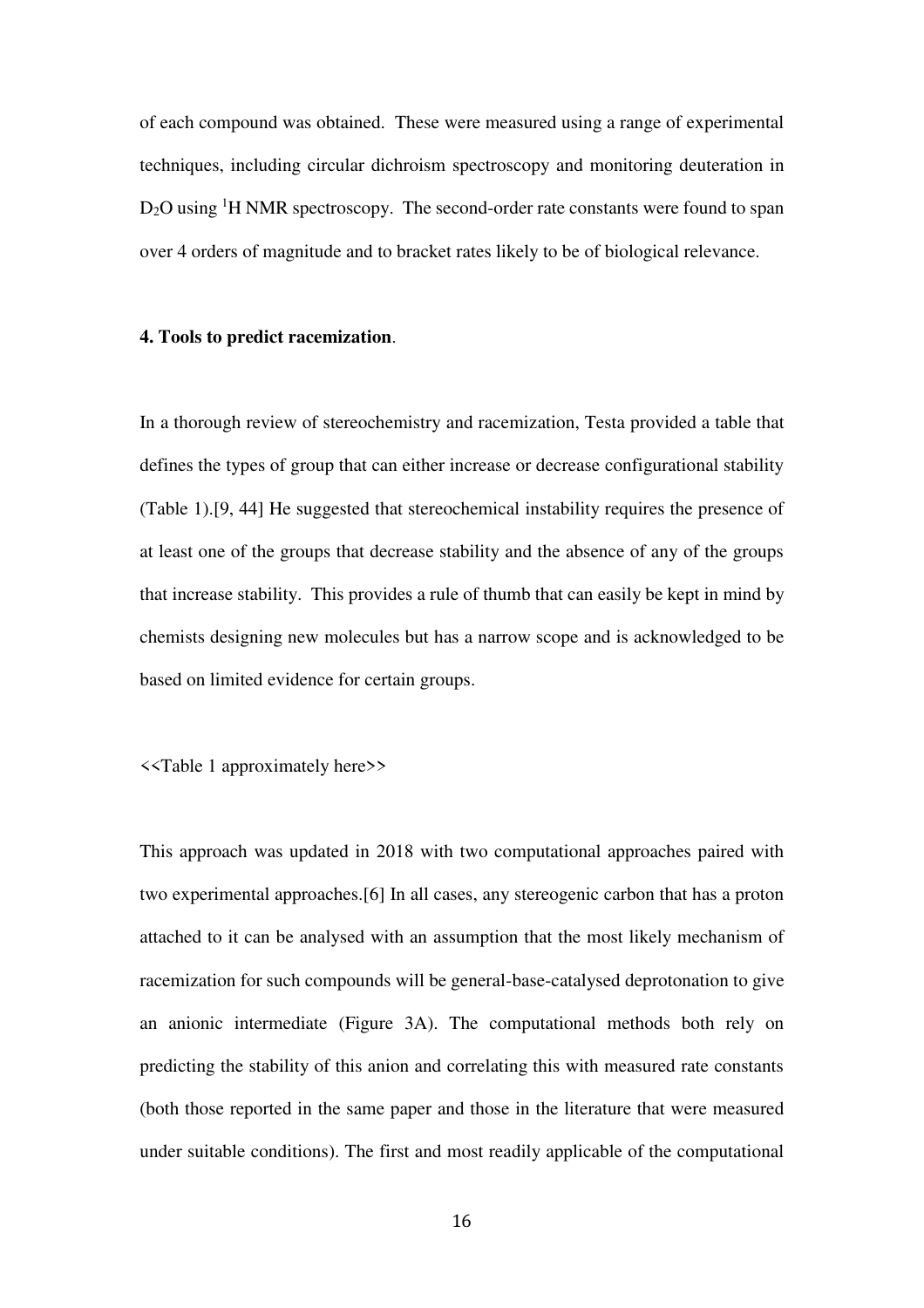methods is based on group contributions. These are shown in Table 2. The contribution of all of the groups is added together. There is a correction if two or more of the groups stabilize the anion via delocalisation; this cross-conjugation correction is +15.0 kcal/mol. The resulting value  $(\sigma)$  can be used to predict the second-order rate constant for racemization via general-base-mediated reaction  $(k_{gb})$  using the equation:

 $log(k_{\text{gb}}) = -0.11\sigma - 9.81$ 

There is an interesting subset of cases (including compounds like **21**, **24** and **25**) where the stereogenic centre is in a ring and the reaction can proceed through an anion that is formally aromatic. In such cases, a modified equation is applied:

$$
\log(k_{\rm gb}) = -0.26\sigma - 16.95
$$

An alternative view is to determine a cut-off value of  $\sigma$  where the corresponding rate constant indicates that racemization is likely to be of biological relevance. Comparing values measured in different media suggests that blood might be similar in terms of general-base capacity to phosphate buffer with a concentration of 0.15 M.[12] This leads to the suggestion that if an amount of racemization in a given time period that is thought acceptable can be determined then a threshold for acceptability can be defined. For instance, if 10% racemization within 24 hours were deemed the acceptable limit then any compound with a sum of contributions below -44 kcal/mol should be considered at risk.

<<Table 2 approximately here>>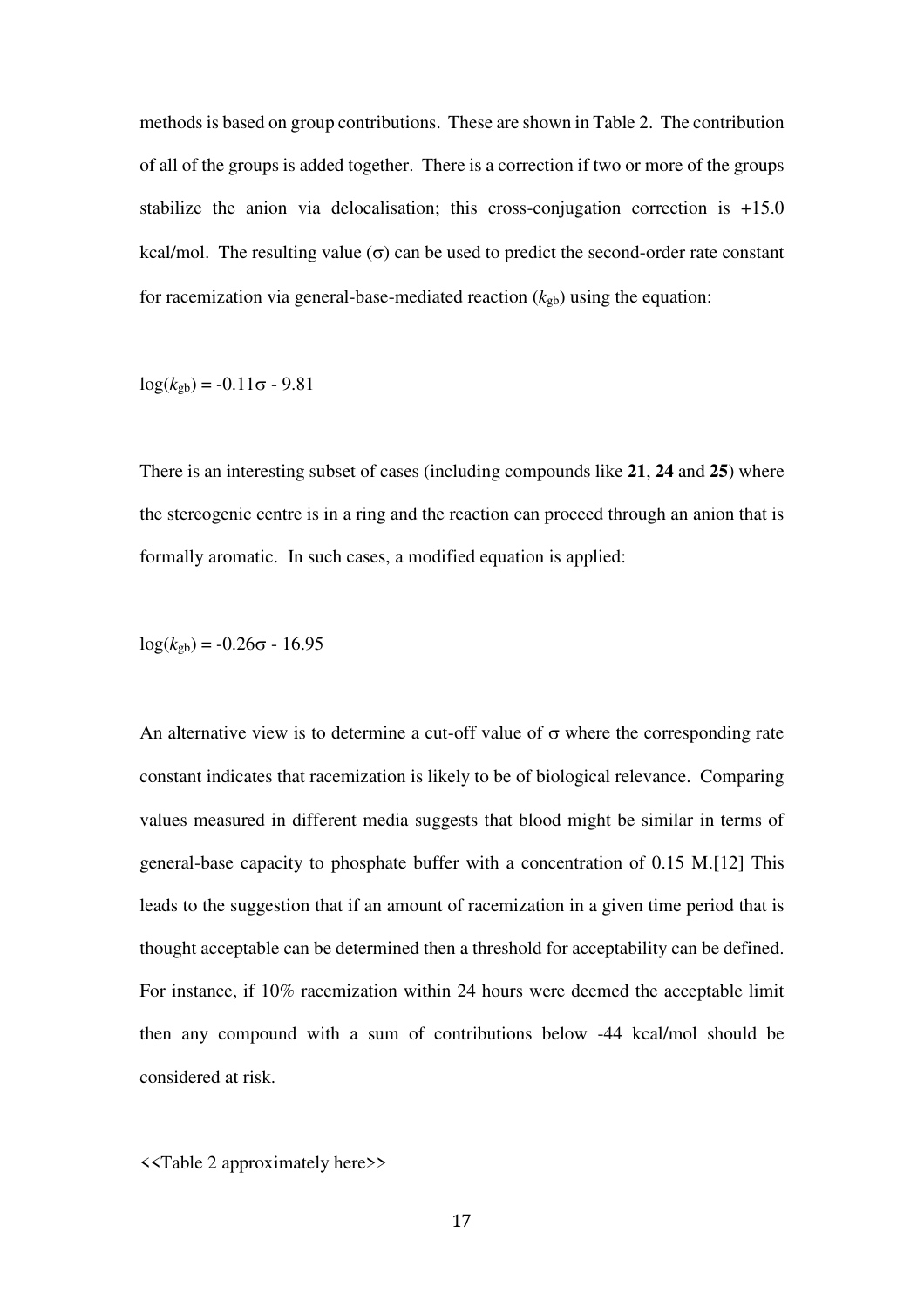The group contribution approach has the power of being applicable very rapidly via implementation as a computational algorithm. It is limited whenever there is cross-talk between the substituents (as in the cross-conjugation correction or the aromatic anion intermediates). In such cases, a quantum mechanical approach can help. It was shown that if the deprotonation energy is computed at the B3LYP/6-31+G\*\* level (including solvation via the PCM protocol) that these energies also correlate with  $log(k_{gb})$ .[45-48] The deprotonation energies are computed relative to methane to give a value styled ∆∆G. With this treatment *k*gb is obtained using:

log(*k*gb) = -0.20∆∆G – 14.28

This quantum mechanical method tends to give values in better agreement with experiment than the more general group-contribution-based method. Applying the same approach to defining a threshold as described above yields a value of -45 kcal/mol; any compound with a value of ∆∆G below this should be considered at risk of racemizing.

Finally, experimental studies might be required to confirm a prediction or when the computational methods do not provide consistent predictions. Following racemization by deuterium in deuterated buffers can use <sup>1</sup>H NMR or mass spectrometry. Care must be taken to correct for any other side-reactions (typically hydrolyses) and to investigate the influence of buffer concentration. Alternatively, the reaction can be followed directly by circular dichroism.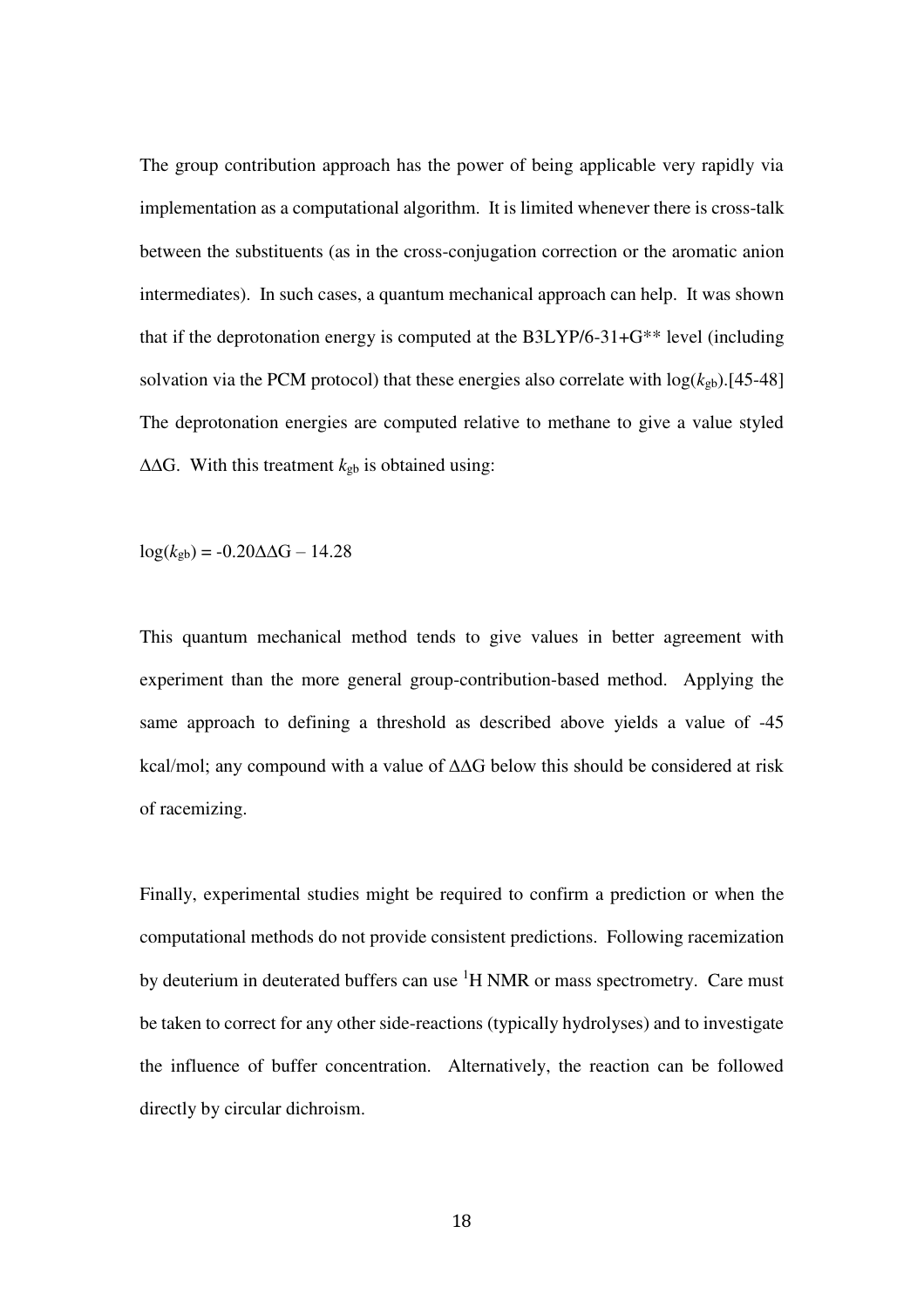#### **5. Application of the predictive tool to drugs and clinical candidates.**

The European Bioinformatics Institute hosts the ChEMBL database and one of the subsets that they curate is described as "Drugs" including "Approved Drugs" up to March 2018.[49] In addition, the set includes compounds that are under clinical investigation. Compounds are annotated according to the most advanced clinical phase they have reached to date. These are in the range 0 to 4, where 0 is pre-clinical and 4 is approved. Those compounds that have received at least one approval are annotated with the year of this first approval. They also annotate those compounds that are approved and subsequently withdrawn. We have applied the group contribution method described above to assess the racemization liabilities that are present in this set of compounds.

#### **5.1.An overview of racemization risk in drugs and drug candidates**

We have identified all those compounds that have a single stereogenic carbon atom in them and which are computed to racemize to at least 10% within 24 hours. In the first place, the percentage of all of the compounds in each of the clinical phases that these represent has been computed. This is shown in Figure 4A and shows a very clear trend; there are proportionately fewer racemizing compounds as the clinical stages progress. This suggests that compounds that racemize are less likely to succeed in each clinical phase than compounds that do not racemize. This is an interesting countervailing trend to one published previously which shows compounds that include at least one stereocenter are more likely to succeed in the clinic.[50] Racemizing compounds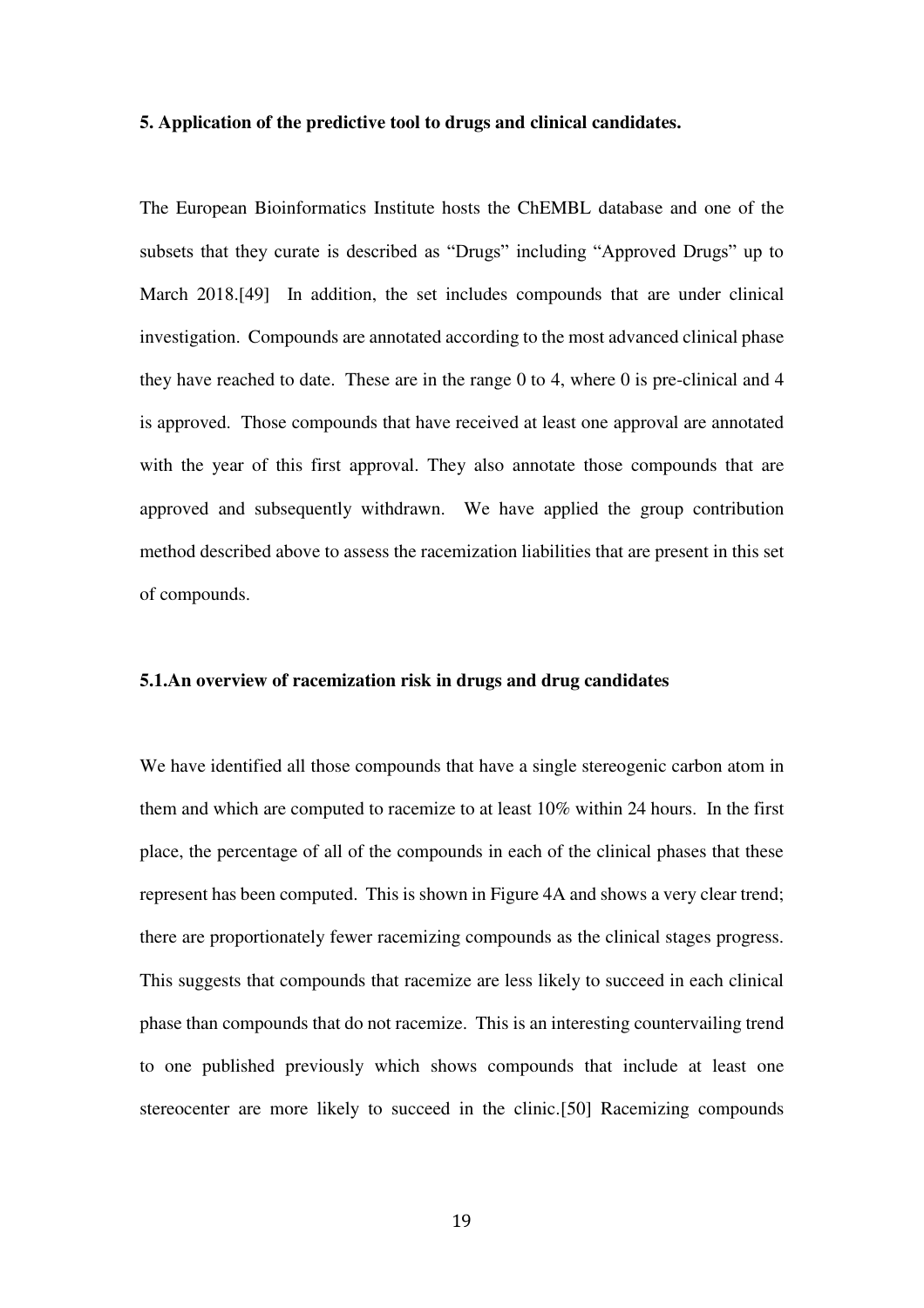therefore appear to be a particular liability in the clinic by decreasing the chance of success despite necessarily including a chiral center.

<<Figure 4 approximately here>>

It is worth noting that among compounds that have made it as far as approval, we find that 1.4 % are likely to racemize which is a higher proportion than is found in all of the clinical phases. The approved compounds have therefore been examined in more detail. The approved compounds in this set are made up of many different types of molecules (Figure 4B), amongst which the largest two groups are synthetic small molecules (1643 compounds) and natural product derived molecules (547 compounds). These are also the only two groups that include compounds that are computed to racemize (although it should be noted that stereochemical scrambling of one center in compounds with several stereogenic centers is predicted to occur in some of the other categories of compound). There is an interesting divergence between the nature of the natural products and the synthetic small molecules in terms of their stereochemical makeup. Natural product derived drugs (Figure 4B bottom right) are overwhelmingly likely to be single stereoisomers (470) as compared to being achiral (27) or racemates (40). By contrast, for synthetic small molecules (Figure 4B bottom left), the largest group of compounds are achiral (820), followed by racemates (388) and then single stereoisomers (339).

In the whole set of approved compounds, we predict that 37 are likely to racemize. Of these only one (Valacyclovir) is from the natural product derived drugs, the remaining 36 are synthetic small molecules. It is unsurprising that 28 of these 37 compounds are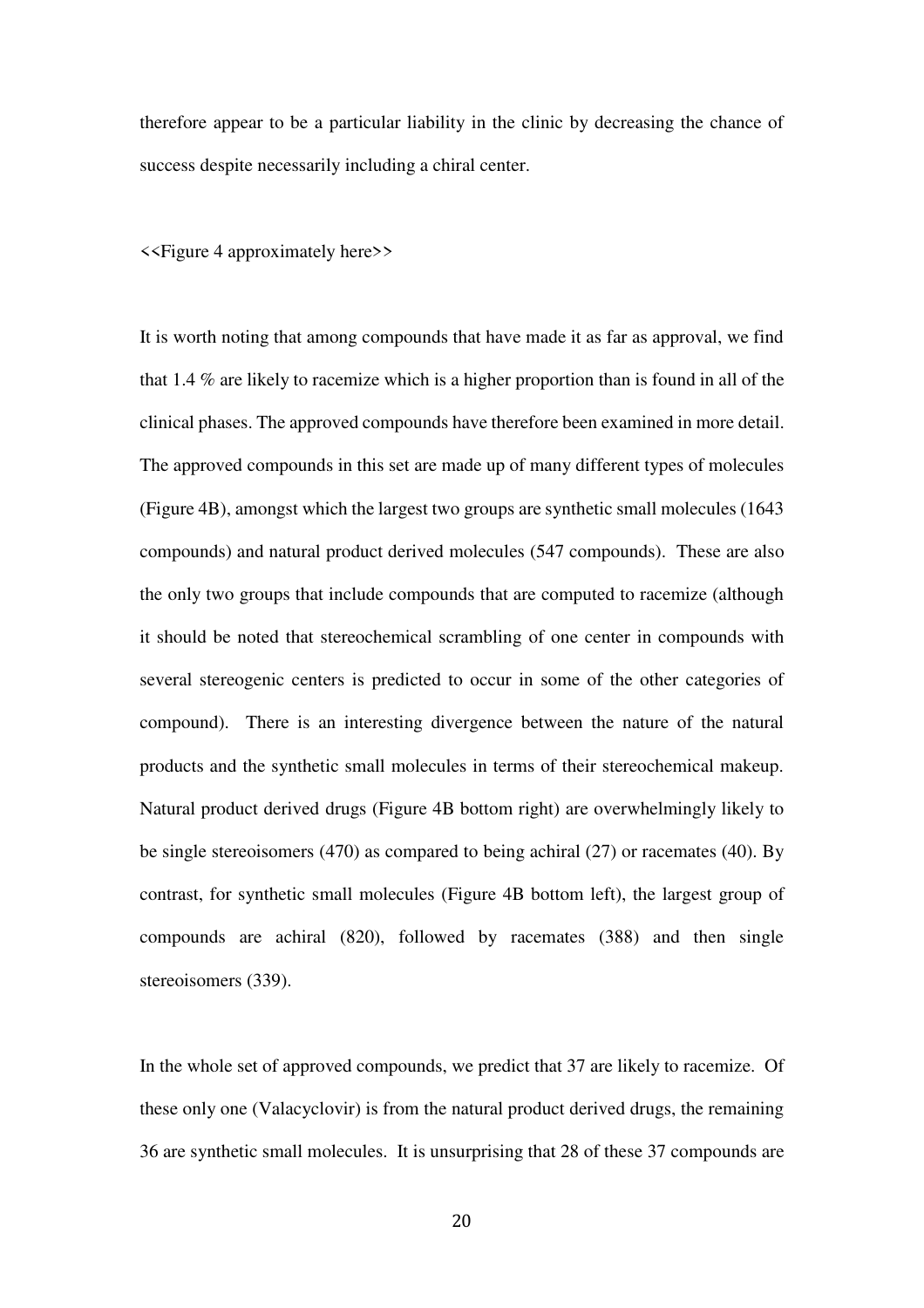provided as racemic mixtures; this observation confirms that for these compounds racemization in vivo is sufficiently fast to make the use of a single enantiomer pointless.

Among all of the drugs to have achieved approval, 149 (5.5 %) have subsequently been annotated as withdrawn. Although the set of compounds is too small for the difference to be assessed as significant, 3 of the 37 (8.1 %) compounds that are predicted to racemize are annotated as withdrawn .

The 9 compounds that are single stereoisomers but which are predicted to racemize are examined in more detail in the following paragraphs.

# **5.2. Compounds predicted at risk of racemization distributed as a single enantiomer**

The compounds sold as single isomers but predicted to racemize are cycloserine (**26**), bentiromide (**27**), valacyclovir (**28**), ropivacaine (**29**), clopidogrel (**2**), brinzolamide (**30**), levobupivacaine (**8**), levocetirizine (**9**) and safinamide (**31**). Two of these nine compounds (**27** and **8**) are annotated as discontinued (as distinct from withdrawn). Two (**2** and **28**) are prodrugs for which the active drug is either achiral (**28**) or much less likely to racemize (**2**, as discussed above).

The remaining five compounds are surveyed in more detail. Compound **26** is an inhibitor of alanine racemase, an enzyme that provides the D-Alanine required for cell wall biosynthesis.[51] It is likely that its ability to racemize is not a problem in this context. Compound **29** is a local anaesthetic that can be administered intravenously and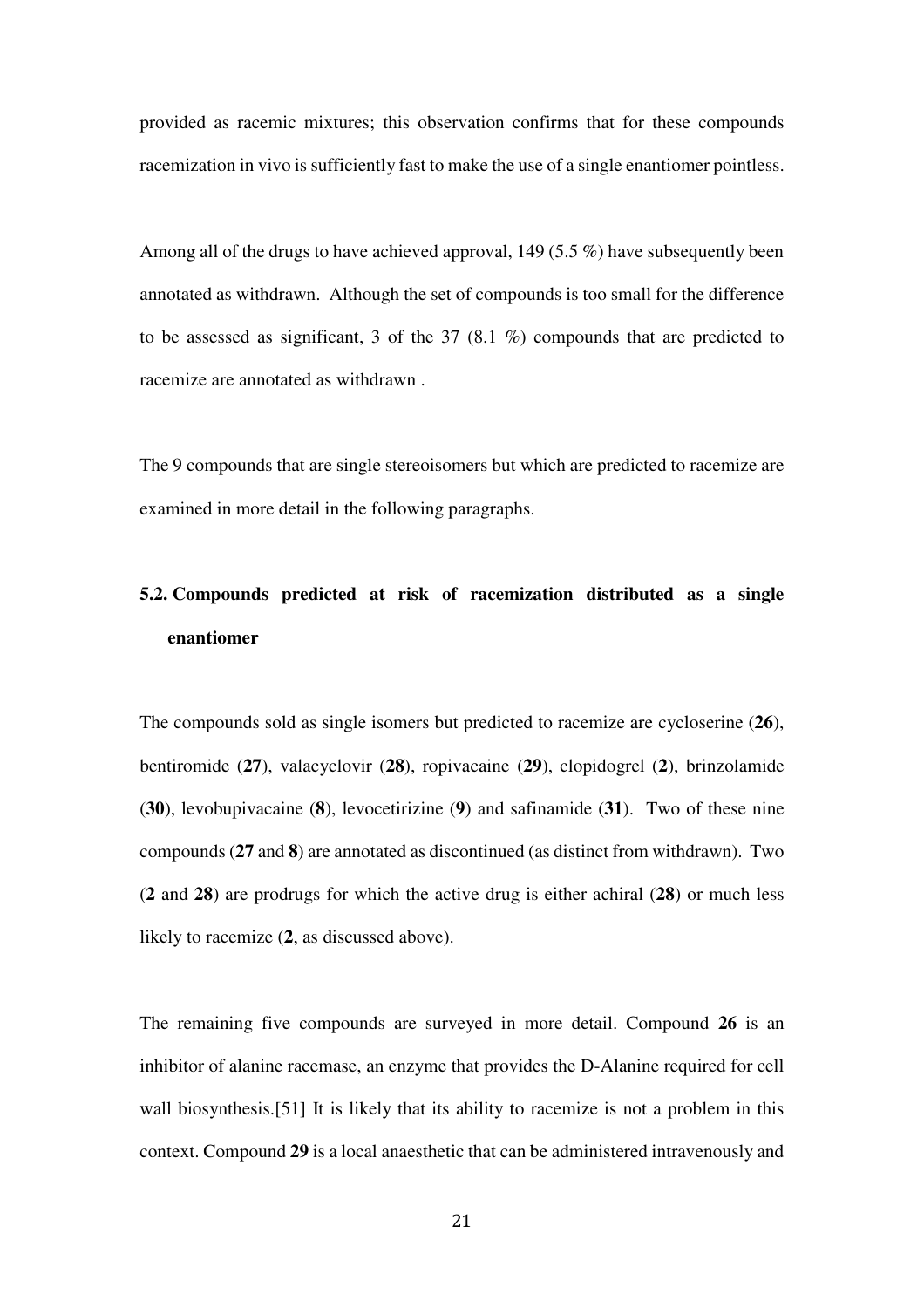the single isomer version was promoted as providing reduced toxicity and improved efficacy.[52] In this case, studies of **29** in a range of species suggest that there is no racemization in vivo.[53] Compound **30** inhibits carbonic anhydrase and is used intraocularly via topical application and hence is likely to be protected from the racemizing medium of the plasma.[54] Antihistamine **9** had its in vivo racemization studied as described above. It is likely that the steric bulk of the three rings (two phenyl and one piperazine) that must become co-planar inhibits racemization in this case. Whereas such effects can be reproduced reasonably well by quantum mechanical calculations, the group-contribution approach that we have used here does not account for the effects of steric hindrance. Finally, **31** is a relatively recently approved treatment for Parkinson's disease that is used in tablet form for oral administration and for which the two stereoisomers show different profiles but rates of racemization have not been reported.[55]

There is a temporal component to the drug approvals but not all of the compounds have had their approval data added to the database. Of the compounds predicted to racemize, the largest number was approved in the 1990s (Figure 4C). It was in 1992 that the US Food and Drug Administration (FDA) changed their guidance with regards to stereoisomers and required assessment of racemization rate and of the properties of the individual enantiomers.[56] There is no clear trend for changes either in the number of compounds that are likely to racemize being approved or in whether they are approved as single stereoisomers or racemates. The earlier period featured fewer single stereoisomers that are likely to racemize being approved, probably because of a reliance on configurationally stable natural product derivatives. Following the change in FDA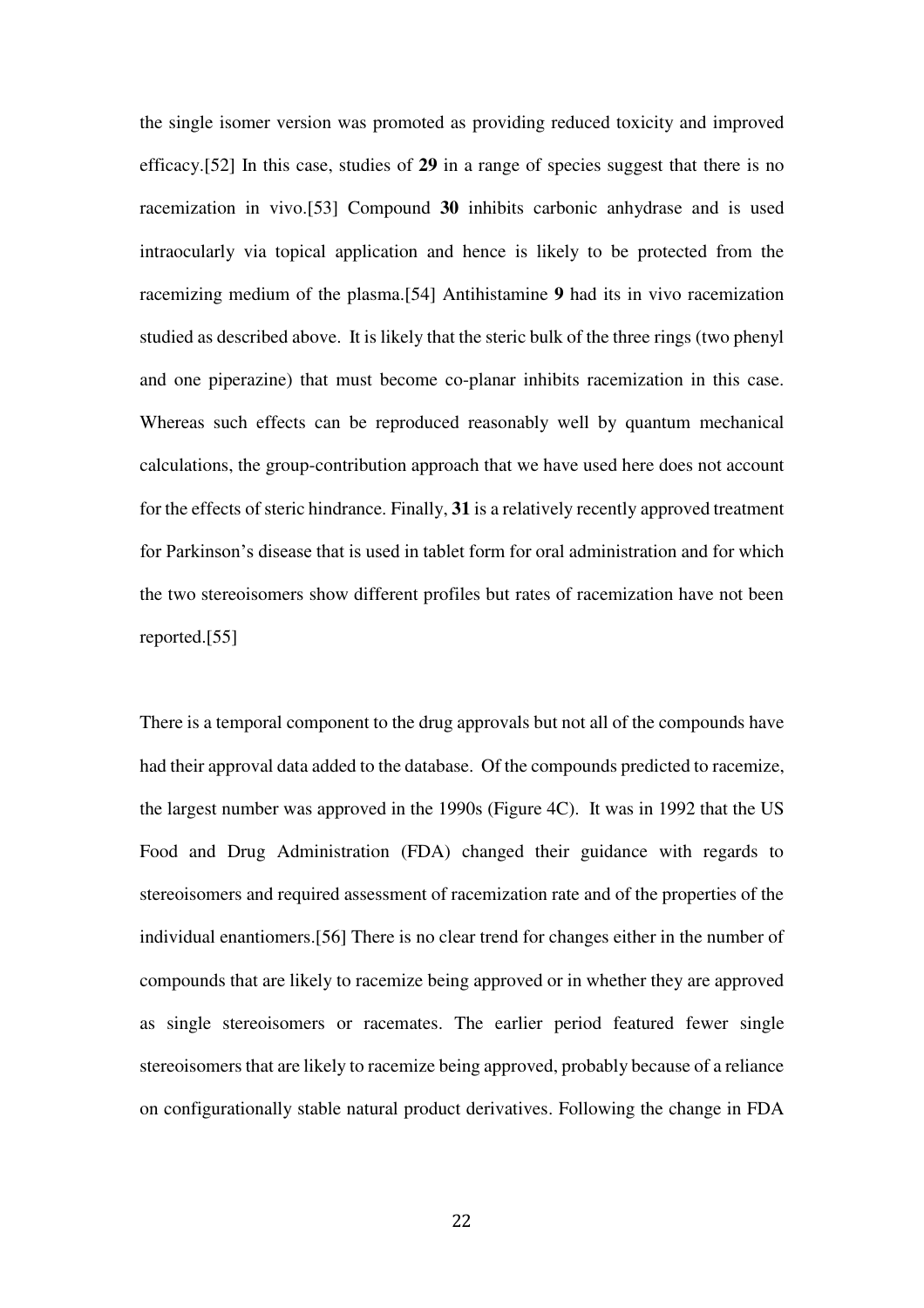guidance in 1992, the number and proportion of compounds computed to be likely to racemize that were approved has decreased.

# **6. Conclusions**

This review explores the merit of fast quantitative predictions of racemization risk in drug development. We show that racemization risk negatively affects a drug candidate's chance to pass through clinical trials and that ignoring racemization risk therefore introduces an unnecessary risk in the drug development pipeline.

# 7. **Expert opinion**.

The two enantiomers of a molecule can have quite different biological properties. In particular, the primary potency, pharmacokinetic parameters and certain types of toxicity are likely to be different. This ensures that understanding the properties of the two enantiomers will be important in drug discovery and that the process of racemization will often be undesirable.

#### **7.1. Comparison with the status quo**

Racemization of drug-like compounds usually proceeds via a mechanism that can be easily understood by chemists. The most common such mechanism is that of generalbase-catalysis via an intermediate, if transient, anion. Ideas of delocalisation, electronwithdrawing groups and steric effects permit the ready post-rationalisation of the occurrence of racemization (either in vivo or during the synthesis of chiral molecules). Unfortunately, the ease with which the past is understood has not yet been translated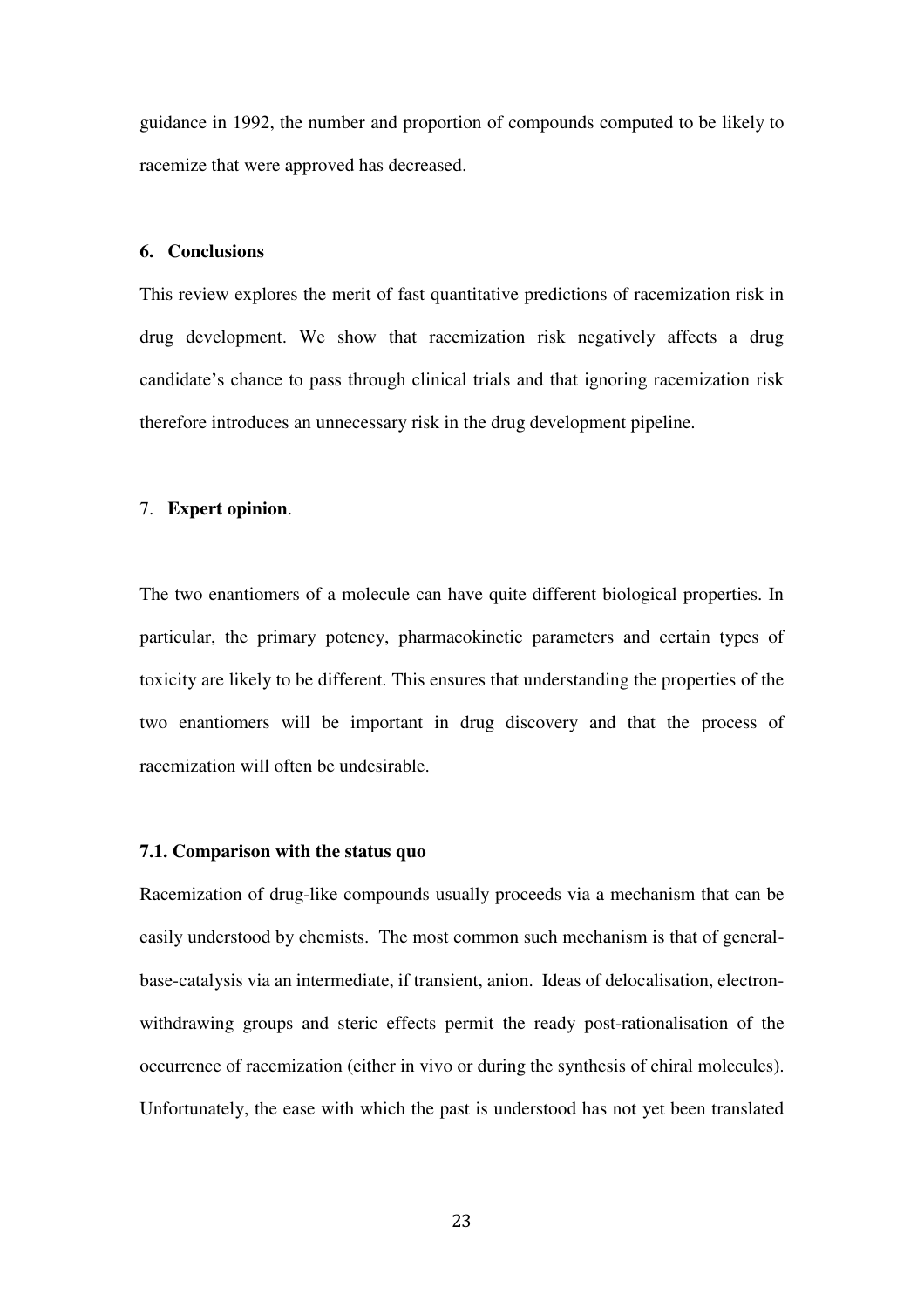into a ready ability to predict which compounds are likely to racemize in vivo. The status quo thus represents a considerable weakness in drug development.

New computational and experimental tools transform this situation. We advocate the use of three different methods in a tiered approach. A simple group contribution method permits the prediction of rates of racemization with minimal computational cost. For molecules of particular interest, or where there is uncertainty about the prediction, a quantum mechanical calculation can be performed. Both of these methods rely on a close correlation between the stabilisation of the anionic intermediate and the rate of general-base-catalysed racemization. Finally, experimental approaches can be used where isotope exchange is followed by mass spectrometry or racemization by circular dichroism spectroscopy. This three-tiered quantitative approach is considerably more robust than the alternative descriptive approaches. Moreover, the fact that the group-contribution approach is conveniently automated through the use of SMILES descriptors makes it applicable to large databases of compounds, allowing efficient identification of racemization risk.

#### **7.2.Racemization risk in the current drugs and in the pipeline**

Application of the group contribution method to a database of marketed drugs reveals that compounds that racemize are less likely than other compounds to proceed from one stage of clinical testing to another, and this is despite the fact that compounds that contain a stereogenic center are generally more likely to succeed. Very few compounds that are predicted to racemize have been approved and those that have are predominantly prescribed as racemic mixtures. Our analysis thus suggests that compounds at risk of racemization fare worse than typical chiral compounds.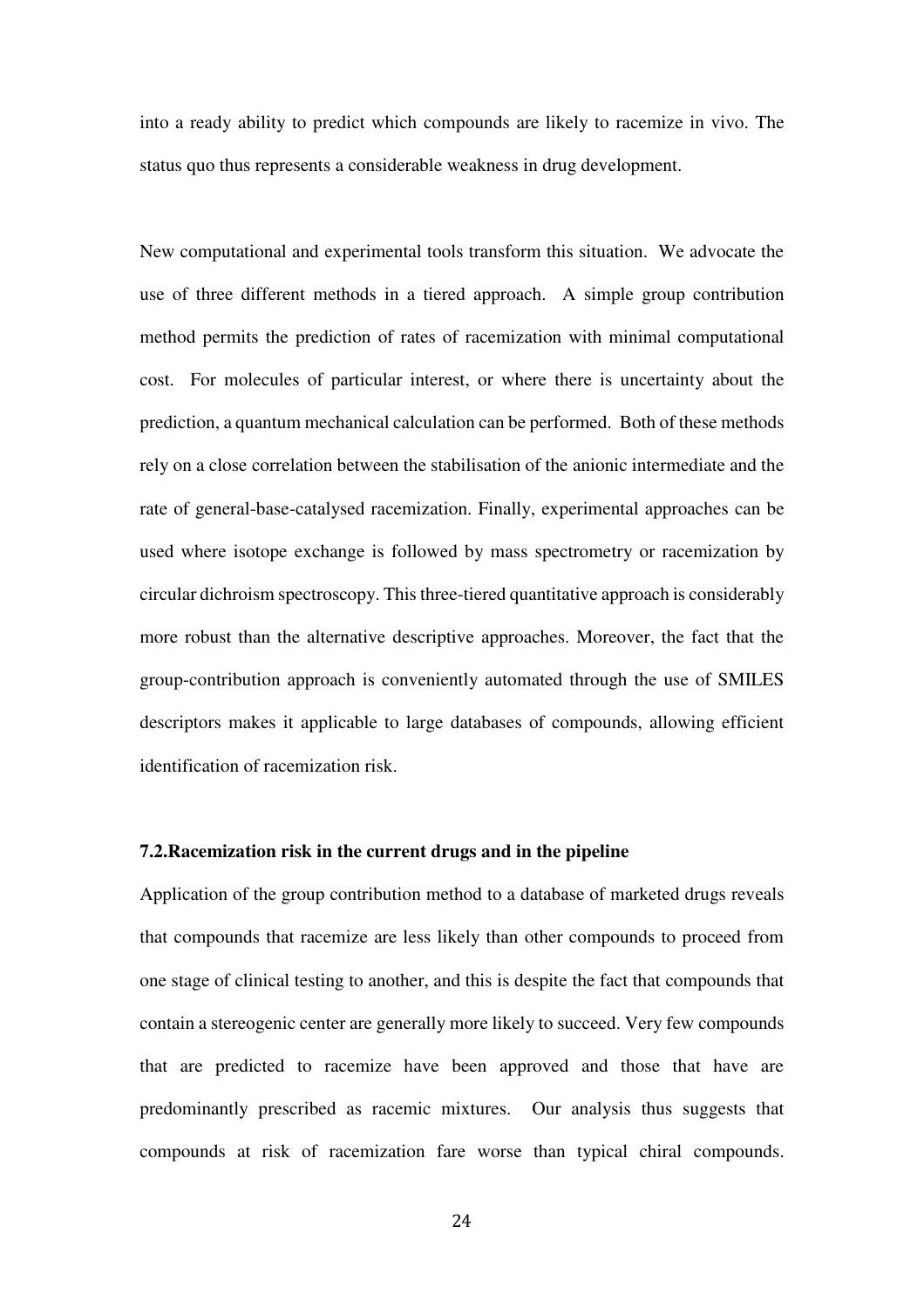Quantitative prediction of racemization risk will allow early identification of compounds at risk, providing an opportunity to avoid significant costs associated with compounds that fail in clinical trials. Quantitative prediction of racemization risk therefore facilitates drug discovery and reduces attrition.

# **7.3.Single enantiomer drugs at risk of racemization**

Amongst the few compounds that have been approved as single stereoisomers, but which these calculations predict as likely to racemize, some are prodrugs that render the racemization less relevant. Others have been tested for racemization in vivo with none detected, suggesting that any racemization occurs on a timescale that is longer than the compounds are cleared from systemic circulation. Developing a deeper understanding of which properties have allowed these exceptional compounds to make it to the market is of obvious interest.

#### **7.4. Quantitative predictions reduce the risks introduced by fallible humans**

It seems clear that drug discovery scientists have been bringing forward compounds for clinical testing which have a tendency to racemize without correctly appreciating the risk of failure and the extra challenges that such molecules present. This behaviour appears to be a typical example of underestimating poorly appreciated risk and neglecting under-appreciated opportunities, which also occurs, e.g., in the case of selfdisproportionation of enantiomers.[57-61] The tools that have recently been described should help pre-empt and avoid problems in the future and it is our strongly held opinion that their use would be a sensible step to take when prioritising a set of compounds for synthesis in a drug discovery project. We envisage that tools quantitatively predicting racemization risk will find a permanent place in the medicinal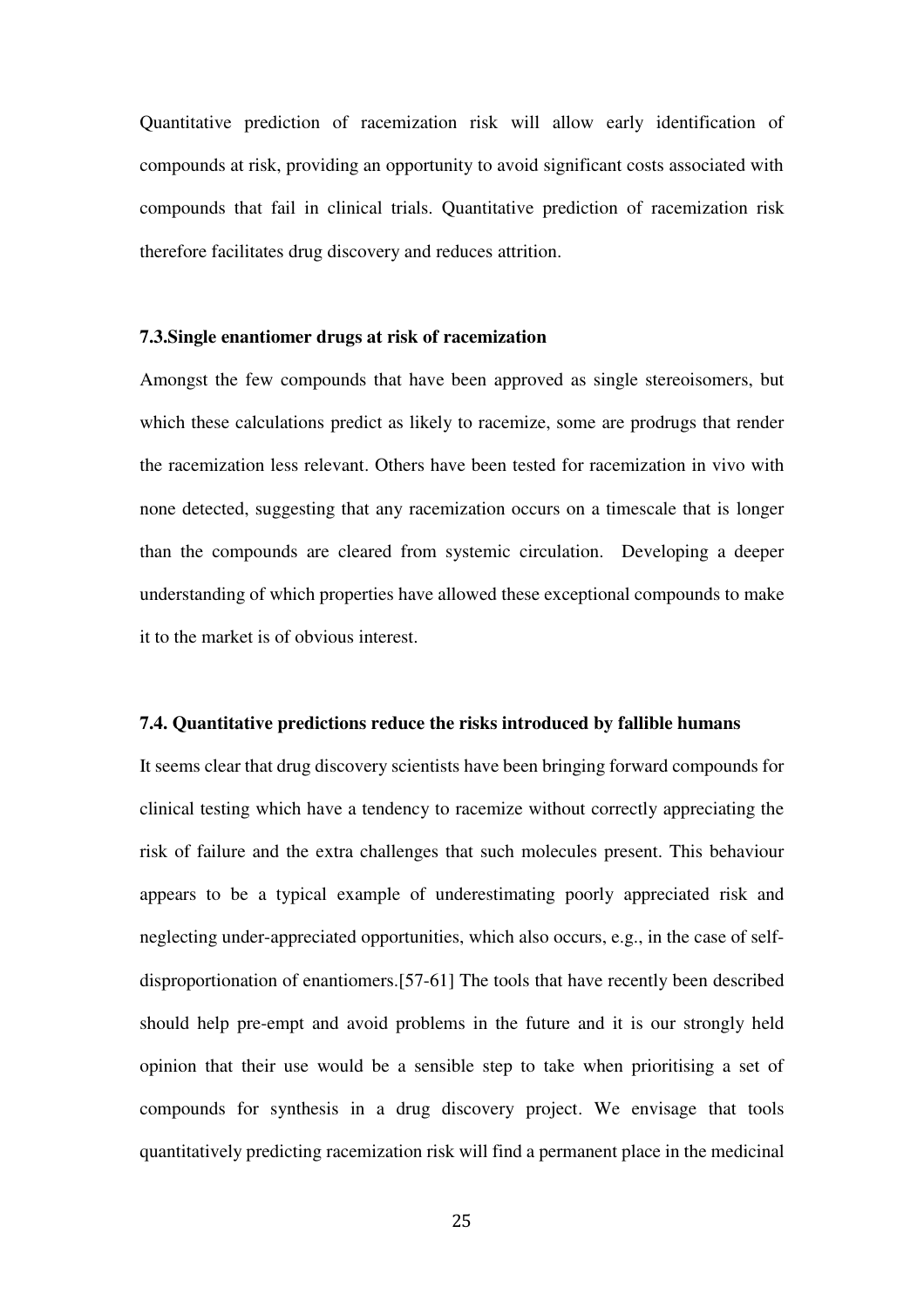chemist's toolbox alongside other predicted properties, in particular those stemming from the use of artificial intelligence. Such quantitative tools will allow the early identification of risk, supporting a lean and safe drug development pipeline.

Article Highlights

- Racemization can seriously affect the efficacy and safety of drugs
- Racemization risk can be predicted quantitatively and automatically using a group-additivity based approach.
- Success in clinical trials is negatively correlated with increasing racemization risk.
- Evaluation of racemization risk early on in drug development will reduce latestage attrition of the drug development pipeline.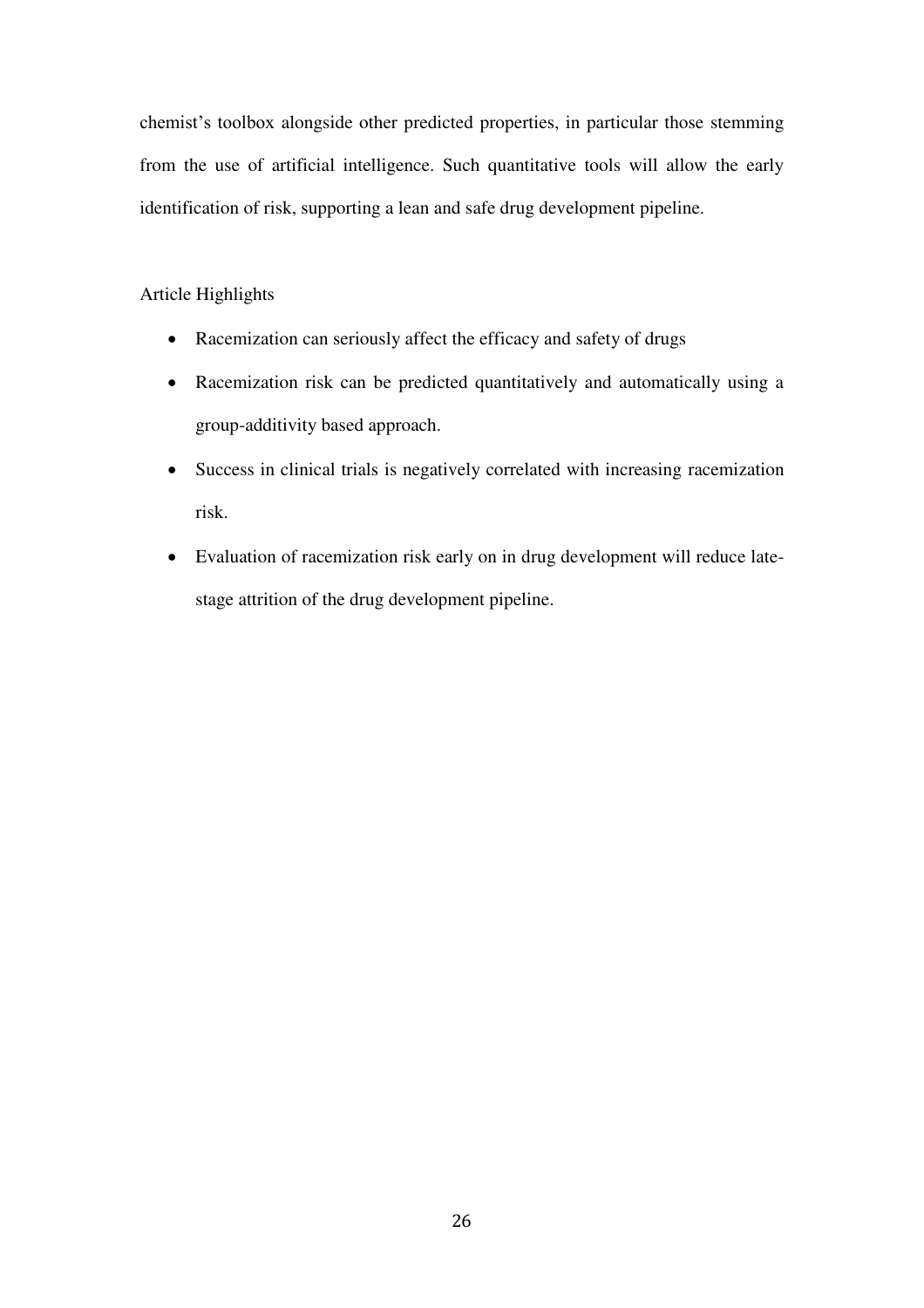1. Smith SW. Chiral toxicology: it's the same thing...only different. Toxicol Sci 2009;110:4-30.

\*\*2. Testa B, Vistoli G, Pedretti A, Caldwell J. Organic stereochemistry. Part 5. Helv Chim Acta 2013;96:747-98.

This review presents an in-depth and complete overview of the general principles of stereochemistry.

3. Ariens EJ. Stereoselectivity of bioactive agents: general aspects. J Med Chem; 1983 1983; 1983. p. 11-32.

\*4. Caner H, Groner E, Levy L, Agranat I. Trends in the development of chiral drugs. Drug Discov Today 2004;9:105-10.

This paper discusses trends in drug development with a focus on the effects of the 1992 FDA statement on the development of new stereoisomeric drugs.

\*\*5. Islam MR, Mahdi JG, Bowen ID. Pharmacological importance of stereochemical resolution of enantiomeric drugs. Drug Saf 1997;17:149-65.

This review presents an extensive overview of the possible effects of chirality on pharmacological properties.

6. Ballard A, Ahmad HO, Narduolo S, Rosa L, Chand N, Cosgrove DA, et al. Quantitative prediction of rate constants for aqueous racemization to avoid pointless stereoselective syntheses. Angew Chem Int Ed 2018;57:982-85.

7. Ebbers EJ, Ariaans GJA, Houbiers JPM, Bruggink A, Zwanenburg B. Controlled racemization of optically active organic compounds: Prospects for asymmetric transformation. Tetrahedron 1997;53:9417-76.

8. El Gihani MT, Williams JMJ. Dynamic kinetic resolution. CurrOpinChemBiol 1999;3:11-15.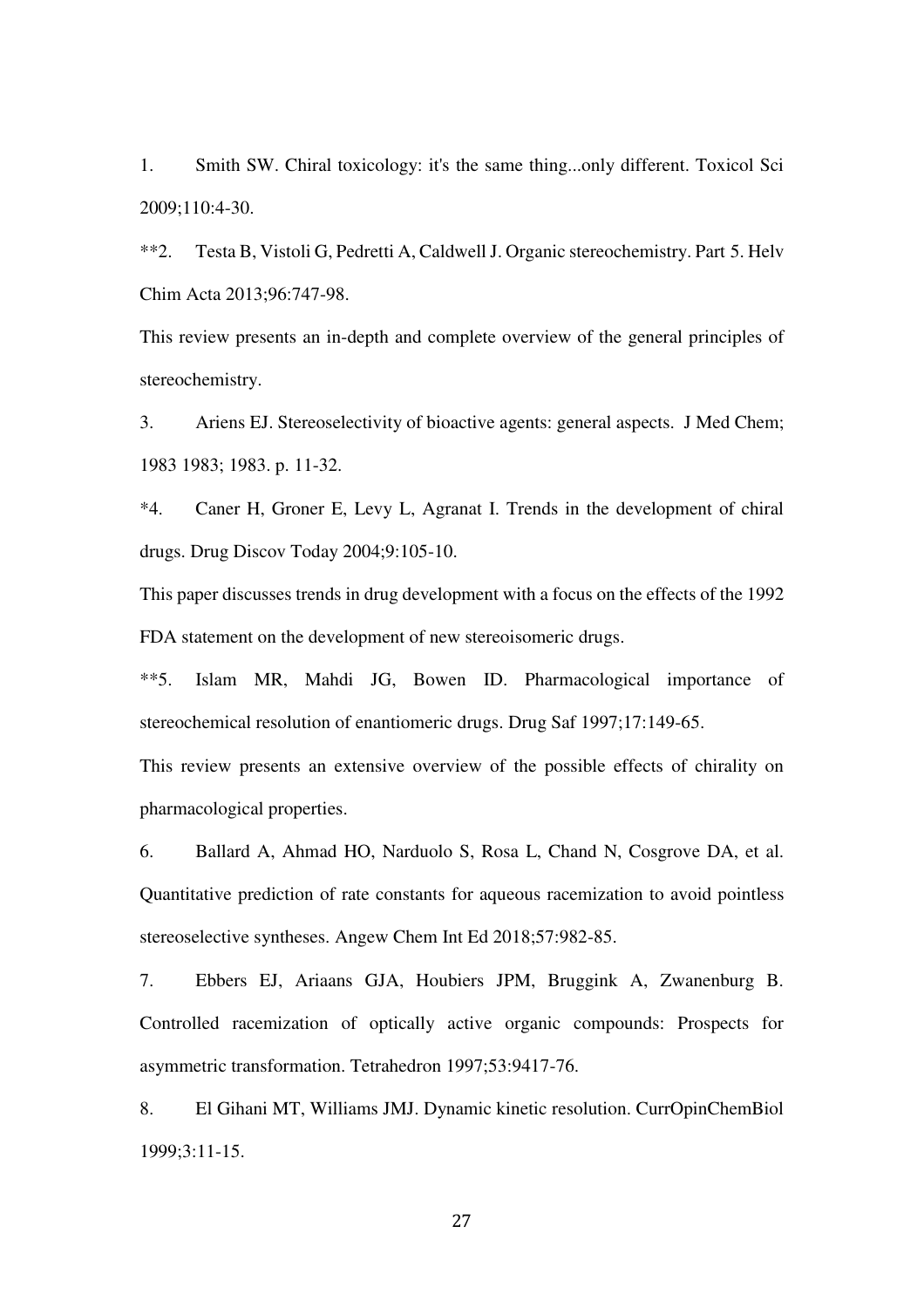\*\*9. Testa B. Organic stereochemistry. Part 2. Helv Chim Acta 2013;96:159-88.

This review presents an in-depth and complete overview of the general principles of stereochemistry with a focus on medicinal sciences.

10. McBride WG. Thalidomide and congenital abnormalities. Lancet 1961;278:1358.

11. Reist M, Carrupt PA, Francotte E, Testa B. Chiral inversion and hydrolysis of thalidomide: mechanisms and catalysis by bases and serum albumin, and chiral stability of teratogenic metabolites. ChemResToxicol 1998;11:1521-28.

\*12. Eriksson T, Bjorkman S, Roth B, Fyge A, Hoglund P. Stereospecific determination, chiral inversion in vitro and pharmacokinetics in humans of the enantiomers of thalidomide. Chirality 1995;7:44-52.

This paper provides rare, and therefore very valuable, kinetic data for racemization in humans.

13. Reist M, Roy-de Vos M, Montseny JP, Mayer JM, Carrupt PA, Berger Y, et al. Very slow chiral inversion of clopidogrel in rats: a pharmacokinetic and mechanistic investigation. Drug MetabDispos 2000;28:1405-10.

\*\*14. Ali I, Gupta VK, Aboul-Enein HY, Singh P, Sharma B. Role of racemization in optically active drugs development. Chirality 2007;19:453-63.

The authors present a detailed overview of studies of racemization of optically active drugs.

15. Langston M, Dyer UC, Frampton GAC, Hutton G, Lock CJ, Skead BM, et al. Racemisation of R-bupivacaine: A key factor in the integrated and economic process for the production of levobupivacaine. Org Process Res Dev 2000;4:530-33.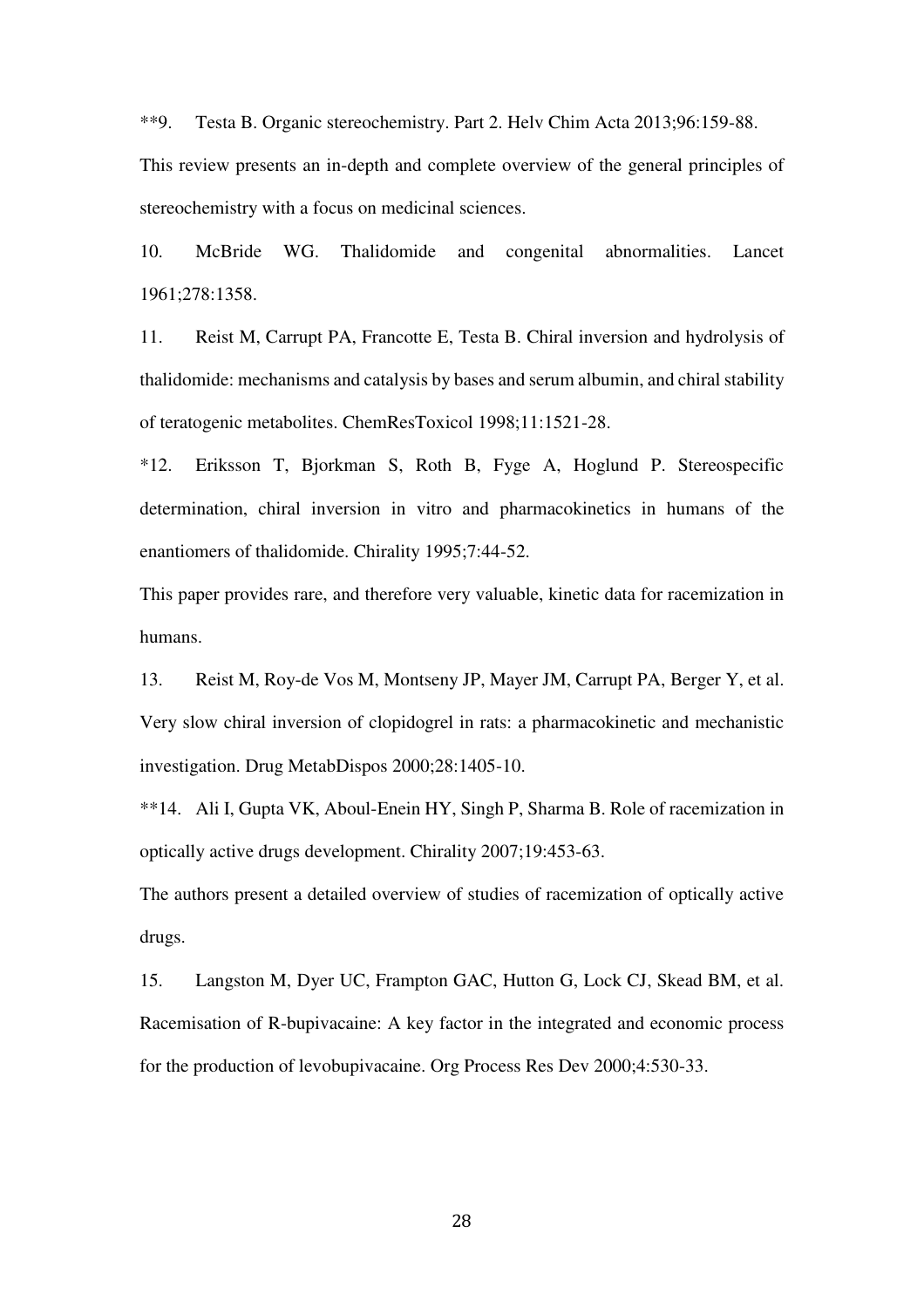16. Tillement JP, Testa B, Bree F. Compared pharmacological characteristics in humans of racemic cetirizine and levocetirizine, two histamine H(1)-receptor antagonists. Biochem Pharmacol 2003;66:1123-26.

17. Gillard M, Perren CVD, Moguilevsky N, Massingham R, Chatelain P. Binding characteristics of cetirizine and levocetirizine to human H1 histamine receptors: contribution of Lys191and Thr194. Mol Pharmacol 2002;61:391-99.

18. Sanger-van de Griend CE, Ek AG, Widahl-Nasman ME, Andersson EKM. Method development for the enantiomeric purity determination of low concentrations of adrenaline in local anaesthetic solutions by capillary electrophoresis. J Pharm Biomed Anal 2006;41:77-83.

19. Danel C, Foulon C, Goossens J-F, Bonte J-P, Vaccher C. Kinetics of racemization of enantiopure N-imidazole derivatives, aromatase inhibitors: studies in organic, aqueous, and biomimetic media. Tetrahedron: Asymmetry 2006;17:2317-21.

20. Kommuru TR, Khan MA, Reddy IK. Racemate and enantiomers of ketoprofen: Phase diagram, thermodynamic studies, skin permeability, and use of chiral permeation enhancers. J Pharm Sci 1998;87:833-40.

21. Campanero MA, Lopez-Ocariz A, Garcia-Quetglas E, Sadaba B, Azanza JR. Determination of ketorolac enantiomers in plasma using enantioselective liquid chromatography. Application to pharmacokinetic studies. Chromatographia 1998;48:203-08.

22. Leach AG, Pilling EA, Rabow AA, Tomasi S, Asaad N, Buurma NJ, et al. Enantiomeric pairs reveal that key medicinal chemistry parameters vary more than simple physical property based models can explain. MedChemCommun 2012;3:528- 40.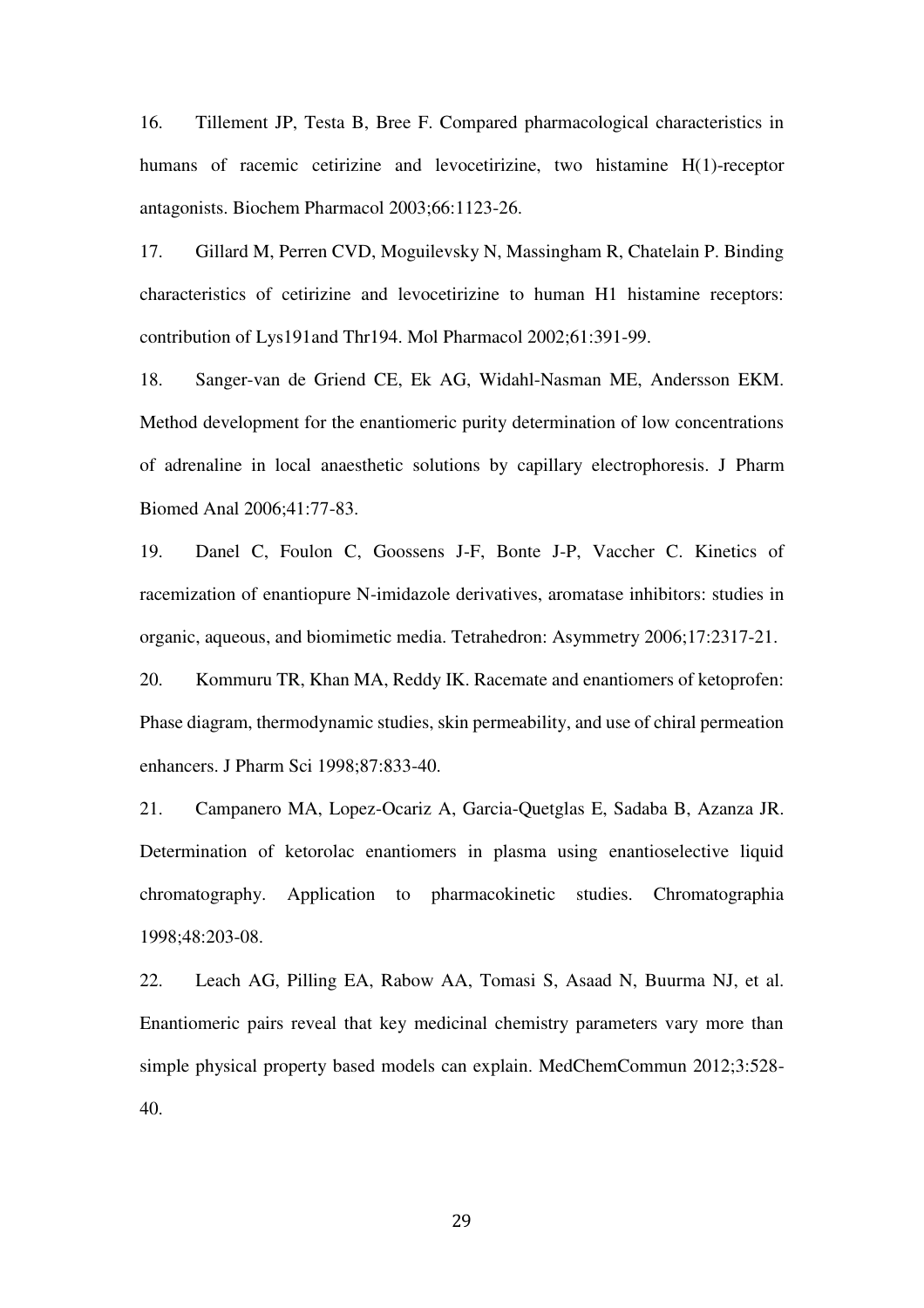23. Bagdanoff JT, Xu Y, Dollinger G, Martin E. Effect of chirality on common in vitro experiments: an enantiomeric pair analysis. JMedChem 2015;58:5781-88.

24. Sanguinetti MC, Tristani-Firouzi M. hERG potassium channels and cardiac arrhythmia. Nature (London, U K) 2006;440:463-69.

25. Zachariae U, Giordanetto F, Leach AG. Side chain flexibilities in the human ether-a-go-go related gene potassium channel (hERG) together with matched-pair binding studies suggest a new binding mode for channel blockers. J Med Chem 2009;52:4266-76.

26. Ekroos M, Sjoegren T. Structural basis for ligand promiscuity in cytochrome P 450 3A4. Proc Natl Acad Sci U S A 2006;103:13682-87.

27. Kahn K, Tipton PA. Kinetics and mechanism of allantoin racemization. Bioorganic Chemistry 2000;28:62-72.

28. Knoche B, Blaschke G. Investigations on the in-vitro racemization of thalidomide by high-performance liquid-chromatography. J Chromatogr A 1994;666:235-40.

29. Brandl M, Conley D, Johnson D, Johnson D. Racemization of ketorolac in aqueous solution. J Pharm Sci 1995;84:1045-48.

30. Reist M, Christiansen LH, Christoffersen P, Carrupt P-A, Testa B. Low configurational stability of amfepramone and cathinone: Mechanism and kinetics of chiral inversion. Chirality 1995;7:469-73.

31. Baertschi SW, Jansen PJ, Montgomery RM, Smith WK, Draper JR, Myers DP, et al. Investigation of the mechanism of racemization of litronesib in aqueous solution: unexpected base-catalyzed inversion of a fully substituted carbon chiral center. J Pharm Sci 2014;103:2797-808.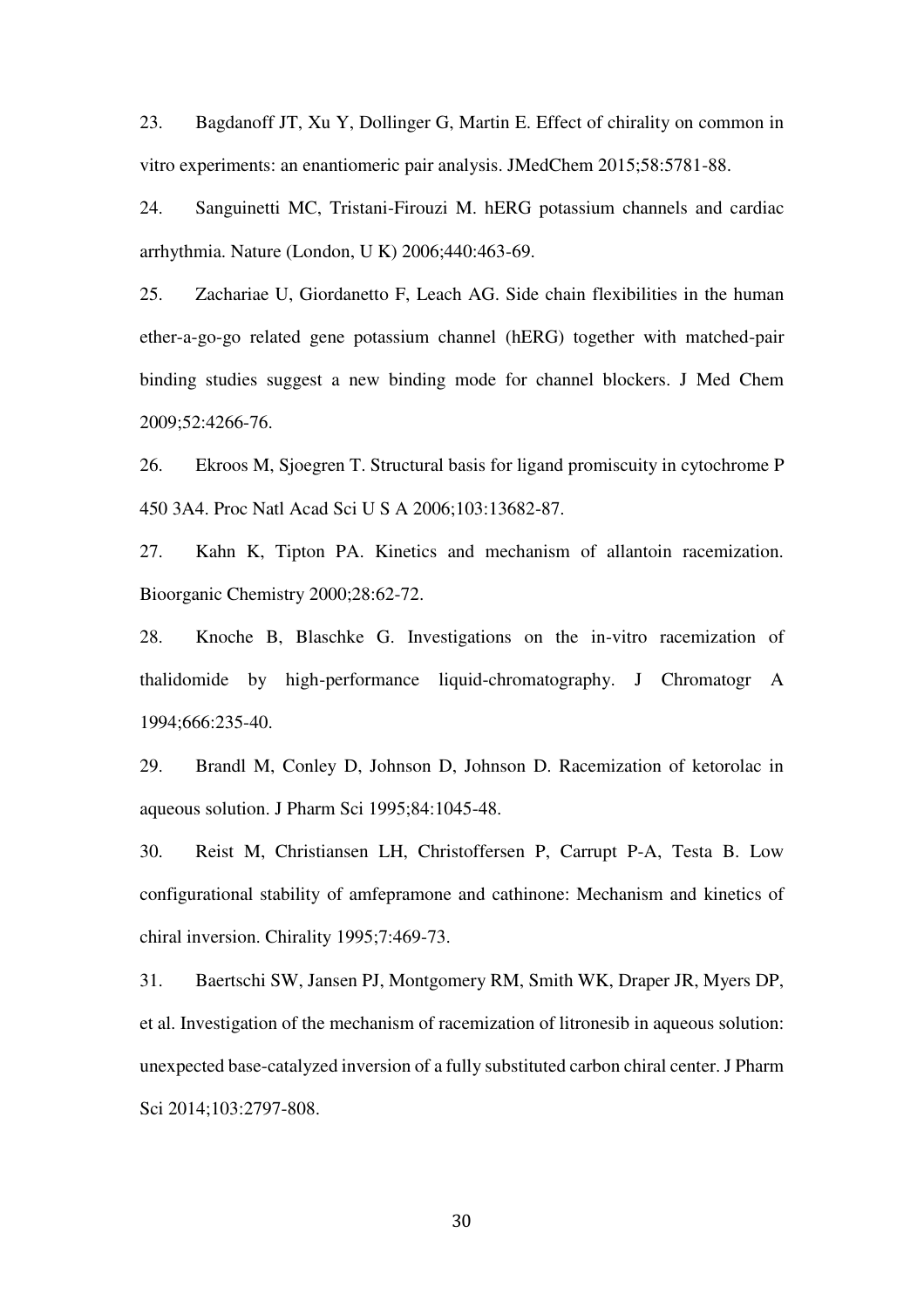32. Matsuo K, Yamamoto Y, Kado N, Yamazaki M, Nagata O, Kato H, et al. Racemization kinetics of meluadrine tartrate in aqueous solution. Chem Pharm Bull 2001;49:101-04.

33. Filippi A, Gasparrini F, Speranza M. Hindered inversion of chiral ion-dipole pairs. J Am Chem Soc 2001;123:2251-54.

34. Bruni AT, Castro Ferreira MM. Theoretical study of omeprazole behavior: Racemization barrier and decomposition reaction. Int J Quantum Chem 2008;108:1097-106.

35. Cannazza G, Battisti U, Carrozzo MM, Brasili L, Braghiroli D, Parenti C. Evaluation of stereo and chemical stability of chiral compounds. Chirality 2011;23:851-59.

36. Chiang Y, Kresge AJ, Popik VV, Schepp NP. The mandelic acid keto-enol system in aqueous solution, generation of the enol by hydration of phenylhydroxyketene and phenylcarboxycarbene. J Am Chem Soc 1997;119:10203- 12.

37. Mey B, Paulus H, Lamparter E, Blaschke G. Kinetics of racemization of  $(+)$  and (−)‐diethylpropion: Studies in aqueous solution, with and without the addition of cyclodextrins, in organic solvents and in human plasma. Chirality 1998;10:307-15.

38. Walz S, Weis S, Franz M, Rominger F, Trapp O. Investigation of the enantiomerization barriers of the phthalimidone derivatives EM12 and lenalidomide by dynamic electrokinetic chromatography. Electrophoresis 2015;36:796-804.

39. Welch CJ, Kress MH, Beconi M, Mathre DJ. Studies on the racemization of a stereolabile 5-aryl-thiazolidinedione. Chirality 2003;15:143-47.

40. Ballard A. Kinetics and mechanism of H/D exchange reactions and racemisation in aqueous solutions: configurational stability of ester and amide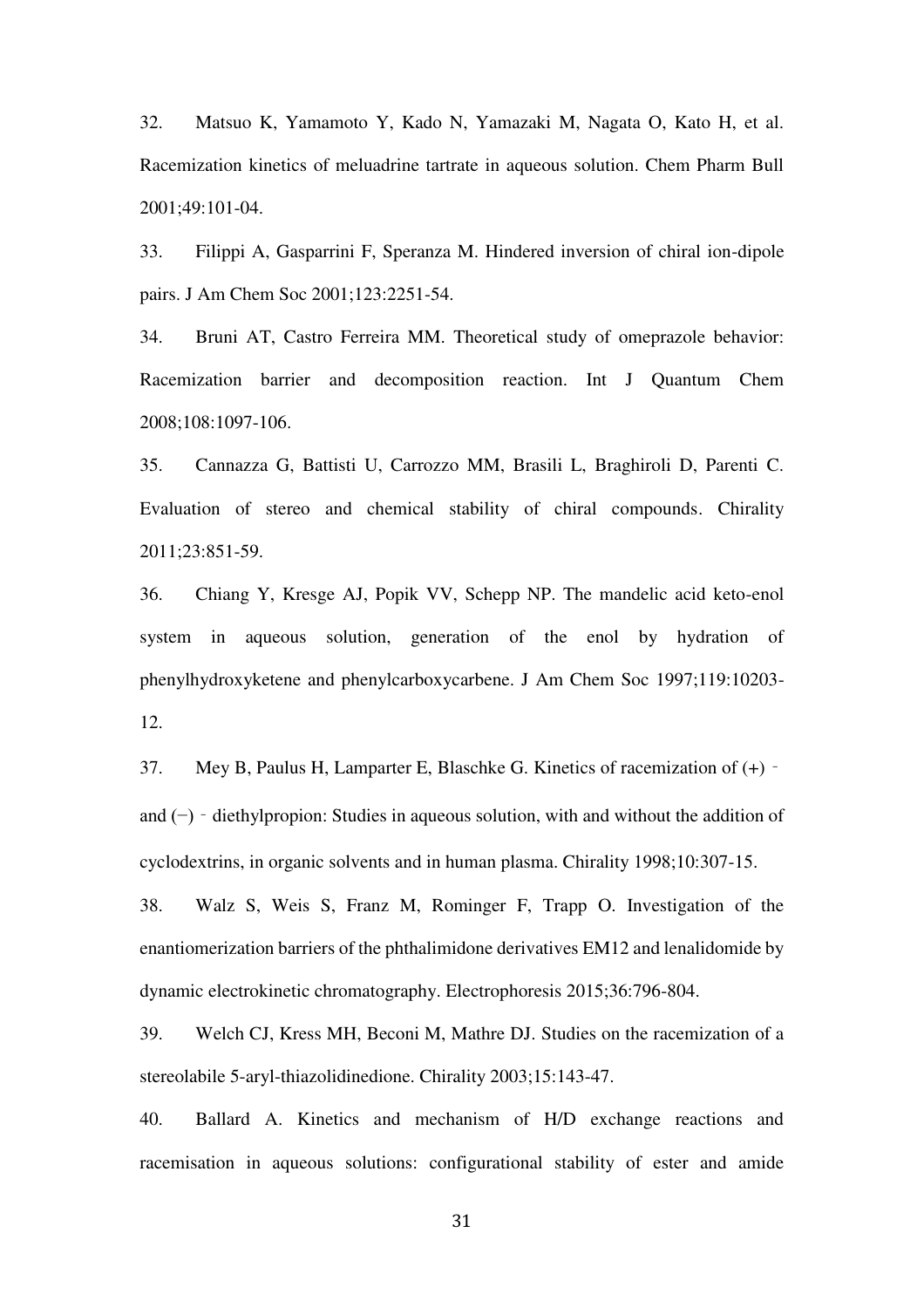arylgycine derivatives [Kinetics and mechanism of H/D exchange reactions and racemisation in aqueous solutions: configurational stability of ester and amide arylgycine derivatives]. Cardiff: Cardiff University; 2011.

41. Narduolo S. The mechanism of racemisation of 5-substituted hydantoins in aqueous solution [The mechanism of racemisation of 5-substituted hydantoins in aqueous solution]. Cardiff: Cardiff University; 2011.

42. Ahmad HO. Kinetics and mechanism of racemisation reactions of configurationally labile stereogenic centres in drug-like molecules in aqueous solutions; thiohydantoins and related compounds [Kinetics and mechanism of racemisation reactions of configurationally labile stereogenic centres in drug-like molecules in aqueous solutions; thiohydantoins and related compounds.]. Cardiff: Cardiff University; 2015.

43. Reist M, Carrupt P-A, Testa B, Lehmann S, Hansen JJ. Kinetics and mechanisms of racemization: 5-substituted hydantoins (= imidazolidine-2,4-diones) as models of chiral drugs. Helv Chim Acta 1996;79:767-78.

44. Testa B, Carrupt P-A, Gal J. The so-called 'interconversion' of stereoisomeric drugs: An attempt at clarification. Chirality 1993;5:105-11.

45. Becke AD. Density-functional thermochemistry. III. The role of exact exchange. 1993;98:5648-52.

46. Lee C, Yang W, Parr RG. Development of the Colle-Salvetti correlation-energy formula into a functional of the electron density. 1988;37:785-89.

47. Hariharan PC, Pople JA. Influence of polarization functions on MO hydrogenation energies. 1973;28:213-22.

48. Tomasi J, Mennucci B, Cammi R. Quantum mechanical continuum solvation models. ChemRev 2005;105:2999-3094.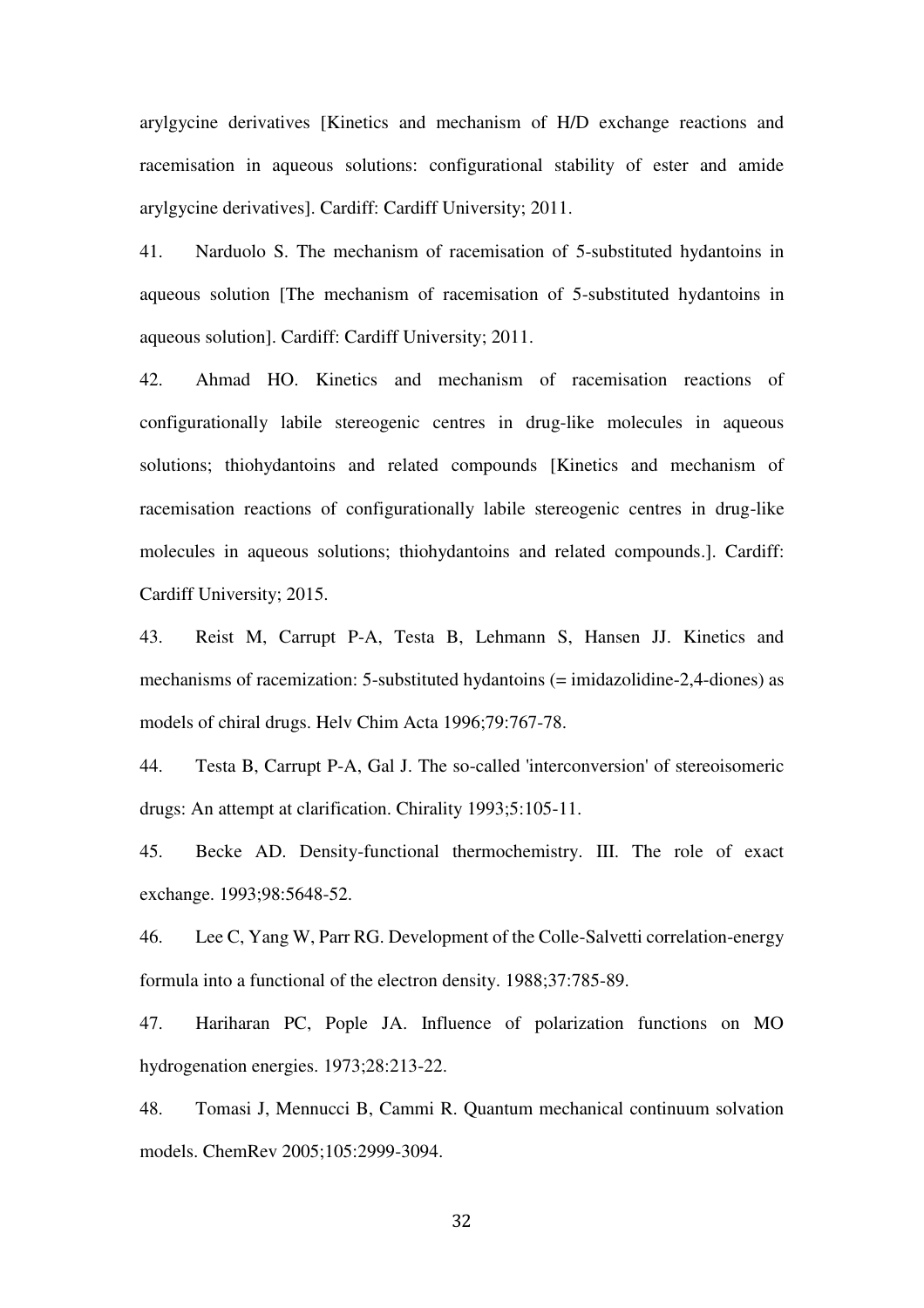49. ChEMBL. Available at: <https://www.ebi.ac.uk/chembl/drugstore>[Last accessed 27 November 2018]

\*50. Lovering F, Bikker J, Humblet C. Escape from flatland: increasing saturation as an approach to improving clinical success. 2009;52:6752-56.

The authors demonstrate that the presence of chiral centers correlate with success as compounds transition from discovery, through clinical testing, to drugs.

51. Lambert MP, Neuhaus FC. Mechanism of d-cycloserine action: Alanine racemase from Escherichia coli W1. J Bacteriol 1972;110:978-87.

52. McClure JH. Ropivacaine. Br J Anaesth 1996;76:300-07.

53. Arvidsson T, Bruce HF, Halldin MM. Lack of metabolic racemisation of ropivacaine, determined by liquid chromatography using a Chiral AGP column. Chirality 1995;7:272-77.

54. NICE - Brinzolamide. Available at: <https://bnf.nice.org.uk/drug/brinzolamide.html>[Last accessed 27 November 2018]

55. Leonetti F, Capaldi C, Pisani L, Nicolotti O, Muncipinto G, Stefanachi A, et al. Solid-phase synthesis and insights into structure−activity relationships of safinamide analogues as potent and selective inhibitors of type B monoamine oxidase. JMedChem 2007;50:4909-16.

56. Development of new stereoisomeric drugs. Available at: [https://www.fda.gov/drugs/guidancecomplianceregulatoryinformation/guidances/ucm](https://www.fda.gov/drugs/guidancecomplianceregulatoryinformation/guidances/ucm122883.htm) [122883.htm](https://www.fda.gov/drugs/guidancecomplianceregulatoryinformation/guidances/ucm122883.htm) [Last accessed 27 November 2018]

57. Han J, Nelson DJ, Sorochinsky AE, Soloshonok VA. Self-Disproportionation of enantiomers via sublimation; new an truly green dimension in optical purification. Curr Org Synth 2011;8:310-17.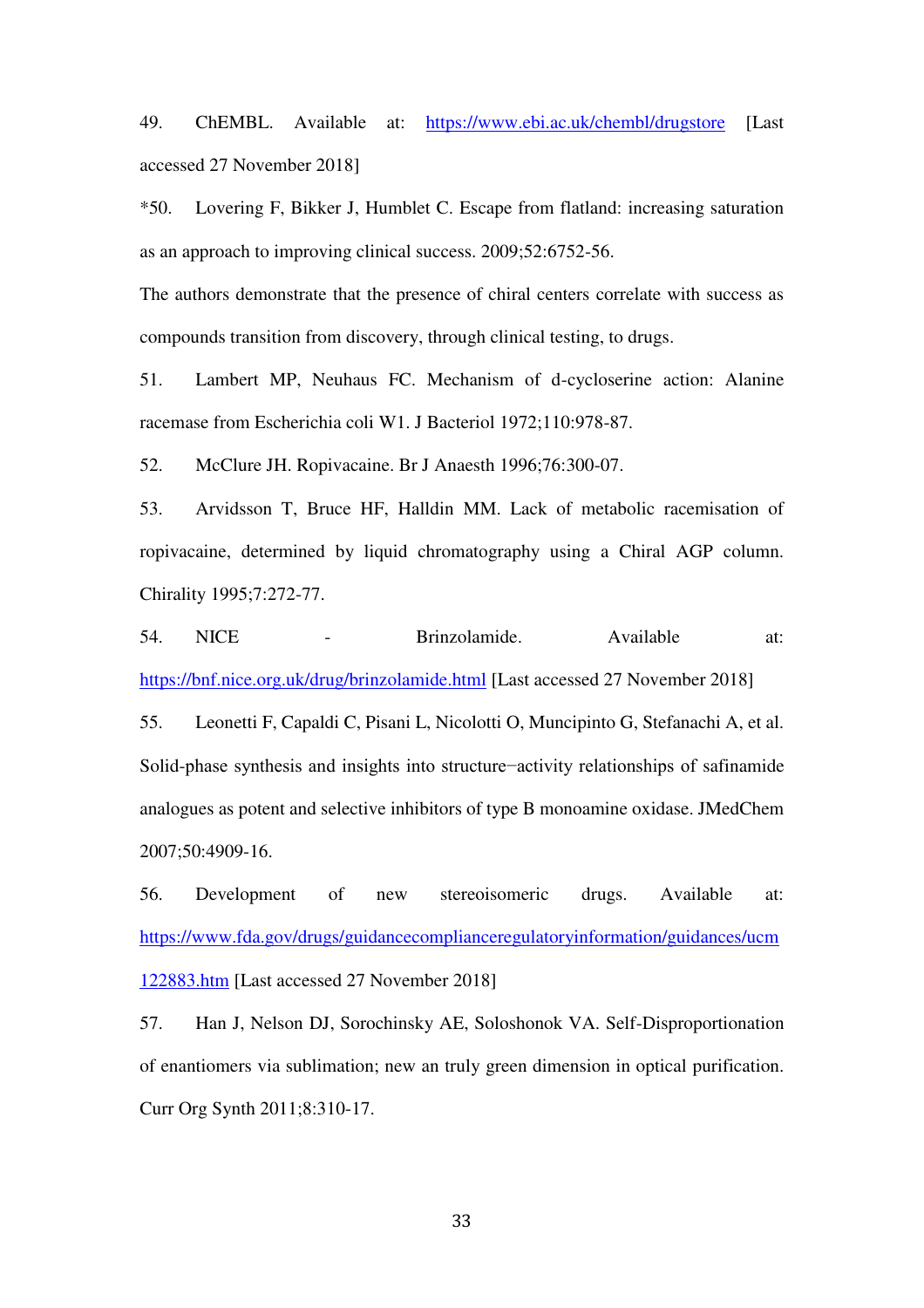58. Soloshonok VA, Roussel C, Kitagawa O, Sorochinsky AE. Selfdisproportionation of enantiomers via achiral chromatography: A warning and an extra dimension in optical purifications. Chem Soc Rev 2012;41:4180-88.

59. Sorochinsky AE, Aceña J, Soloshonok VA. Self-disproportionation of enantiomers of chiral, non-racemic fluoroorganic compounds: Role of fluorine as enabling element. Synthesis 2013;45:141-52.

\*60. Sorochinsky AE, Soloshonok VA. Self-disproportionation of enantiomers of enantiomerically enriched compounds. *Topics in Current Chemistry*: Springer Verlag 2013:301-39.

This review discusses the often ignored potential for self-disproportionation of enantiomers in non-racemic mixtures during achiral purification techniques.

61. Han J, Wzorek A, Soloshonok VA, Klika KD. The self-disproportionation of enantiomers (SDE): The effect of scaling down, potential problems versus prospective applications, possible new occurrences, and unrealized opportunities? Electrophoresis 2019.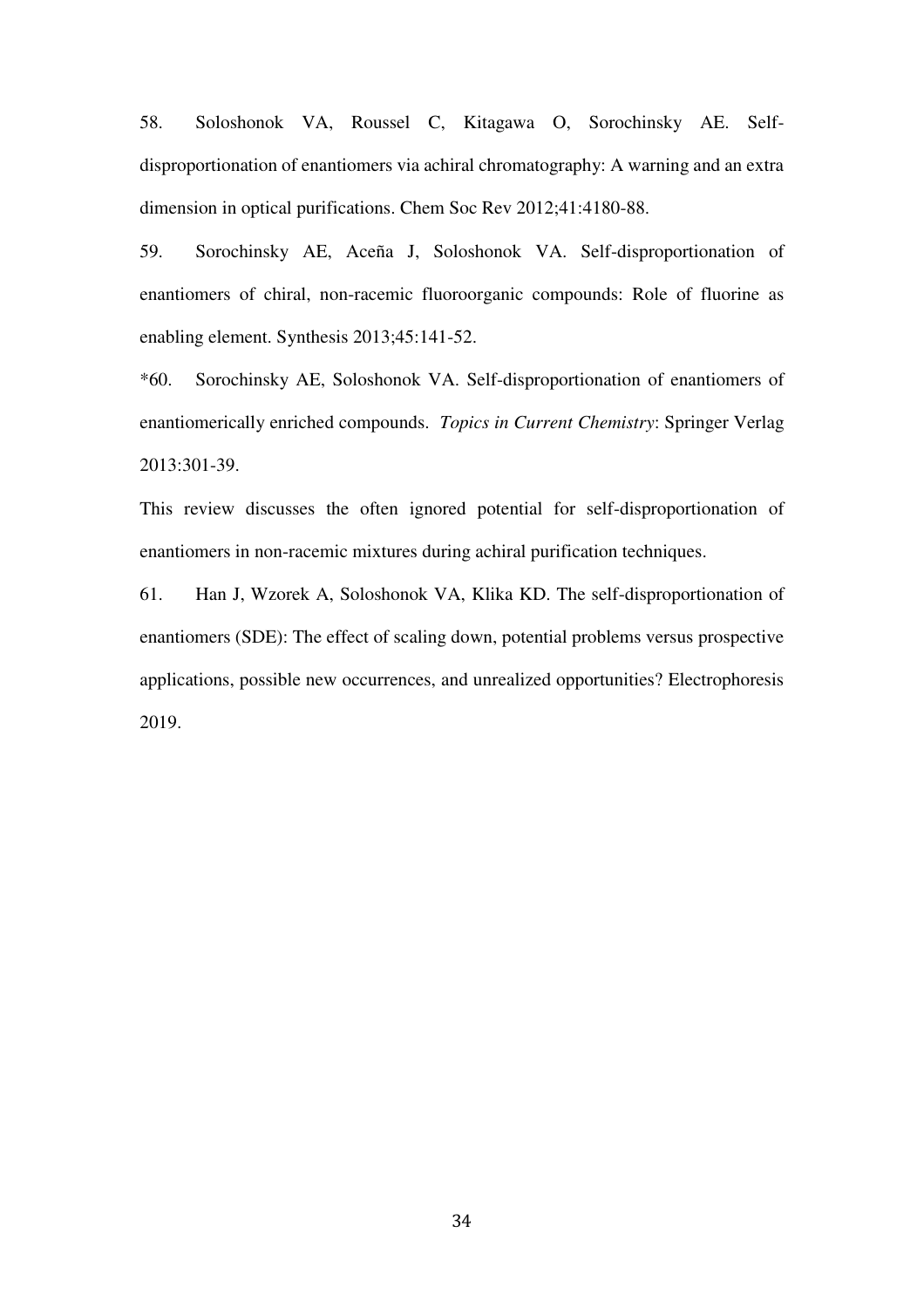**Table 1.** Groups identified by Testa as increasing or decreasing the stability of an adjacent stereogenic carbon. From Ref. [9]

| <b>Decrease stability</b> | <b>Neutral</b> | <b>Increase stability</b> |
|---------------------------|----------------|---------------------------|
| Ester                     | Alkyl          | Carboxylate               |
| Aryl ketone               |                | Sulfate                   |
| Amide                     |                |                           |
| Hydroxyl                  |                |                           |
| Amine                     |                |                           |
| N-linked imine            |                |                           |
| Halogens                  |                |                           |
| Pseudohalogens            |                |                           |
| Aromatic groups           |                |                           |
| Benzyl groups             |                |                           |
| CH <sub>2</sub> OH        |                |                           |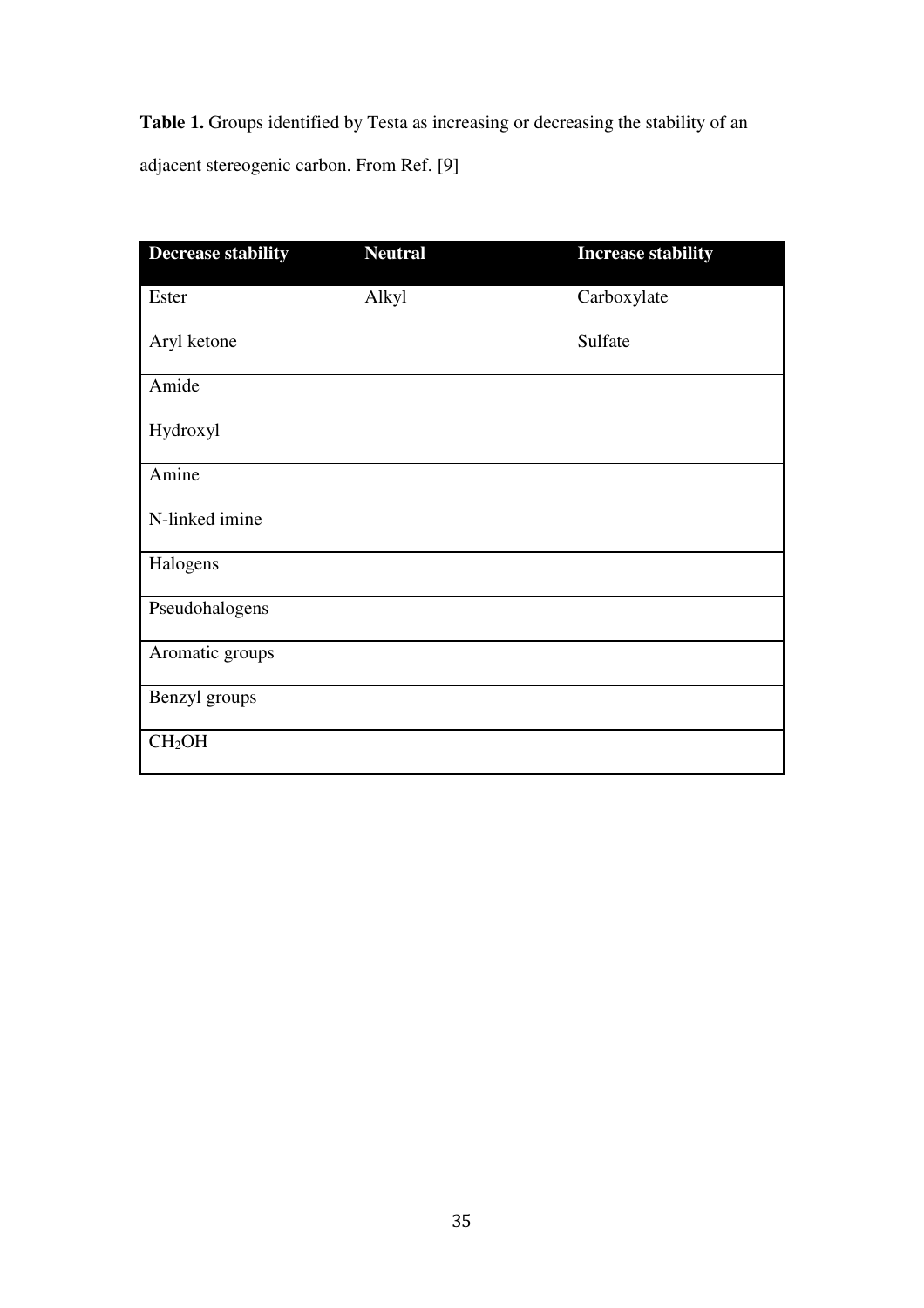**Table 2.** Group contributions (in kcal/mol) for a set of substituents selected to represent more than 99% of the functional groups found adjacent to stereogenic carbon atoms in databases of compounds relevant to medicinal chemistry. Values in square brackets correspond to the deprotonated form of the substituent while those in curly brackets correspond to the protonated form.

| S<br>R<br>$\star$                           |                         | $\overline{R}$<br>N<br>$\star$          | R                             | R                                    |
|---------------------------------------------|-------------------------|-----------------------------------------|-------------------------------|--------------------------------------|
| $-63.4$                                     | $-62.2$                 | $-48.1$                                 | $-47.2$                       | $-43.3$                              |
| Ar                                          | $\star$<br>R<br>N<br>H  | N                                       | $H_{\checkmark}$              |                                      |
| $-42.8$ [ $-25.3$ ]                         | $-42.8$ [ $-25.3$ ]     | $-40.7$                                 | $-39.9$ [ $-15.5$ ]           | $-39.6$                              |
| ,R                                          | R                       | $\lambda$ r<br><b>Ar</b>                | $\sim$ OH                     | $N_{\nu}$ R                          |
| $-38.6$                                     | $-38.4$                 | $-37.5$                                 | $-37.0[-21.8]$                | $-34.5$                              |
| R                                           | R<br>$A+A$              | $N^{-R}$<br>$\overline{R}$<br>$\dagger$ | R<br>$N^{\geq N}$             | NH <sub>2</sub><br>$\star$           |
| $-34.2$                                     | $-34.1$ $[-25.8]$       | $-33.4$                                 | $-33.1$                       | $-32.8$                              |
| $\overline{A}$<br>$A^{\leq A}$<br>$\dagger$ | U<br>ALK<br>$N^2$<br>Ar | R                                       | 'N<br>$\overline{\mathsf{R}}$ | Ő<br>$\angle$ ALK<br>N<br><b>ALK</b> |
| $-32.7$                                     | $-31.8$                 | $-31.7$                                 | $-31.1$ $\{-54.3\}$           | $-31.0$                              |
|                                             |                         |                                         |                               |                                      |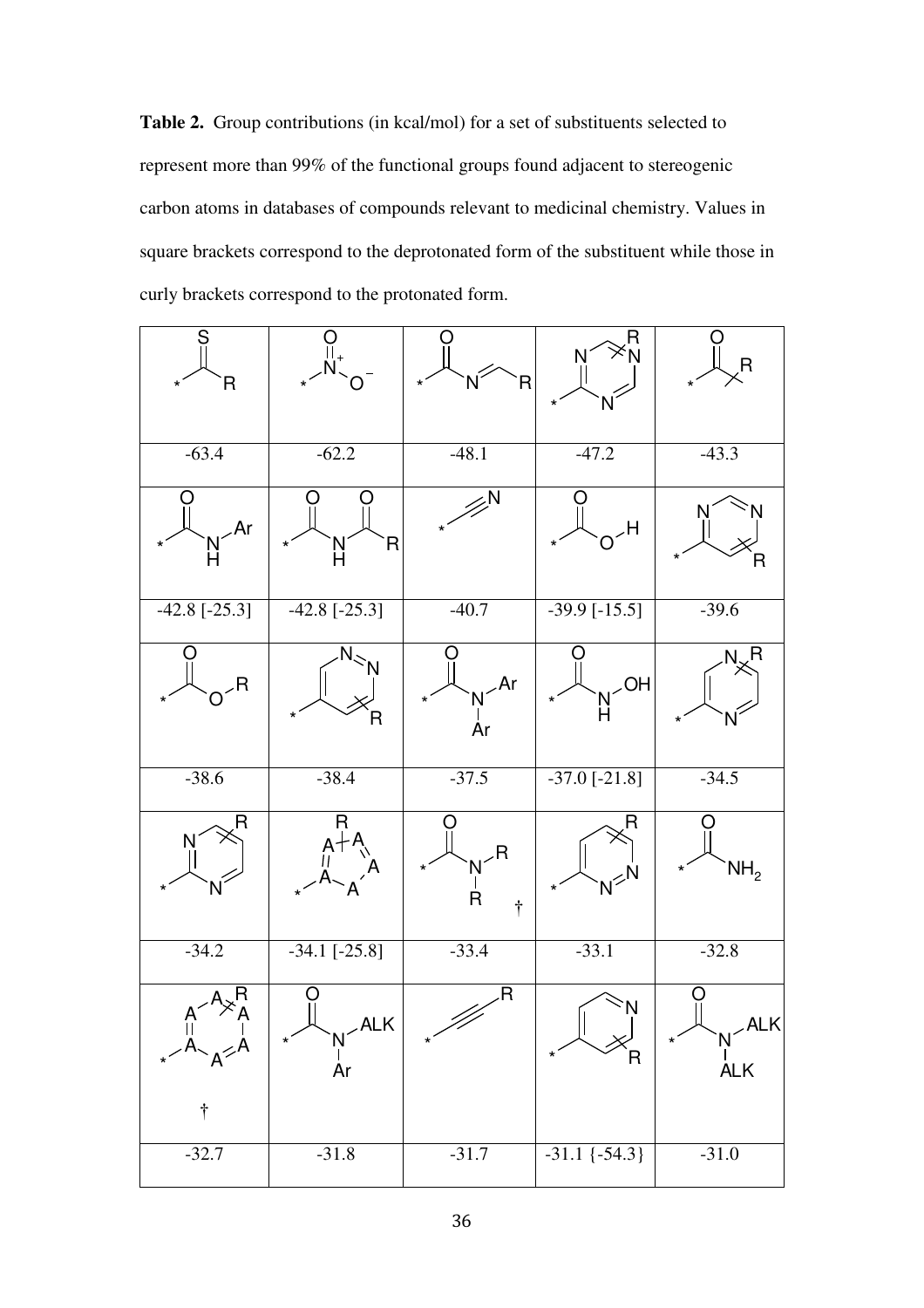| AEK <br>$\frac{N}{H}$     | $M^R$<br>$\star$<br>$\dot{\tau}$ |                                |                     | $\cdot N^{\frac{1}{\frac{1}{1-\frac{1}{1-\frac{1}{1-\frac{1}{1-\frac{1}{1-\frac{1}{1-\frac{1}{1-\frac{1}{1-\frac{1}{1-\frac{1}{1-\frac{1}{1-\frac{1}{1-\frac{1}{1-\frac{1}{1-\frac{1}{1-\frac{1}{1-\frac{1}{1-\frac{1}{1-\frac{1}{1-\frac{1}{1-\frac{1}{1-\frac{1}{1-\frac{1}{1-\frac{1}{1-\frac{1}{1-\frac{1}{1-\frac{1}{1-\frac{1}{1-\frac{1}{1-\frac{1}{1-\frac{1}{1-\frac{1}{1-\frac{1}{1-\frac{1}{1-\frac{1}{1-\$ |
|---------------------------|----------------------------------|--------------------------------|---------------------|------------------------------------------------------------------------------------------------------------------------------------------------------------------------------------------------------------------------------------------------------------------------------------------------------------------------------------------------------------------------------------------------------------------------|
| $-29.7$                   | $-29.7$                          | $-28.9$                        | $-27.8$ $\{-53.6\}$ | $-27.8$                                                                                                                                                                                                                                                                                                                                                                                                                |
| Ņ<br>-R                   | R<br>R > N<br>$\overline{R}$     | R                              |                     | $\cdot$ <sup>S</sup> $\sim$ R                                                                                                                                                                                                                                                                                                                                                                                          |
| $-26.7$                   | $-25.5$                          | $-24.5$                        | $-20.8$             | $-20.0$                                                                                                                                                                                                                                                                                                                                                                                                                |
| R                         | $R_{\star}$ $\sim$ $R_{\star}$   | $\sqrt{Ha}$                    | R.<br>R             | $P_{\times}$ R                                                                                                                                                                                                                                                                                                                                                                                                         |
| $-19.9$                   | $-19.2$                          | $Cl: -17.2$<br>$F: -10.9$      | $-12.8$             | $-12.4$                                                                                                                                                                                                                                                                                                                                                                                                                |
| R                         | $\sqrt{0}$                       | Ŗ<br>R                         | R                   | $\Delta r$                                                                                                                                                                                                                                                                                                                                                                                                             |
| $-11.8$                   | $-11.3$                          | $-8.9$                         | $-8.9$              | $-8.6$ [ $-2.4$ ]                                                                                                                                                                                                                                                                                                                                                                                                      |
| $\cdot$ <sup>-O</sup> -Ar | Ār<br>$\cdot$ <sup>N</sup> Ar    | Ar<br>$\cdot$ <sup>N</sup> ALK | H<br> <br>$R_{+}$   | $ALK_{+}$                                                                                                                                                                                                                                                                                                                                                                                                              |
| $-7.9$                    | $-7.1$                           | $-6.0$                         | $-4.7$ $\{-24.6\}$  | $-4.1$                                                                                                                                                                                                                                                                                                                                                                                                                 |
| $O_{N}$ R                 | ALK<br>$\cdot$ <sup>N</sup> ALK  | $\overline{SOH}$               | $H_{\star}$         | $\sqrt{NH_2}$                                                                                                                                                                                                                                                                                                                                                                                                          |
| $-3.2$                    | $-0.9$ { $-24.6$ }               | $-0.4$                         | 0.0                 | $+2.2$ {-22.1}                                                                                                                                                                                                                                                                                                                                                                                                         |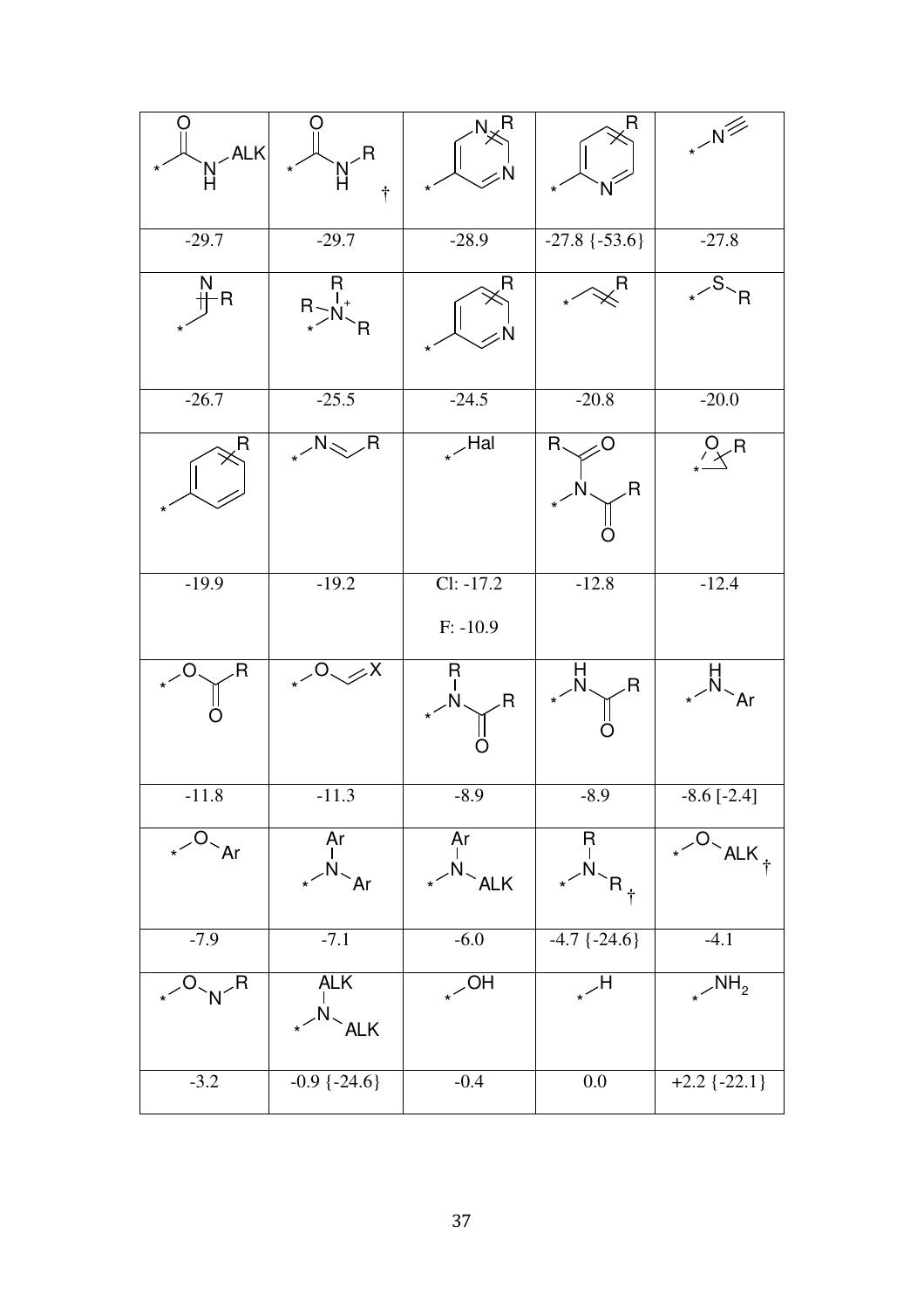| <b>ALK</b>     |                |        |  |
|----------------|----------------|--------|--|
| $+2.7$ {-22.8} | $+2.7$ {-22.8} | $+2.8$ |  |

† If the group does not belong to one of the more specific types in the table.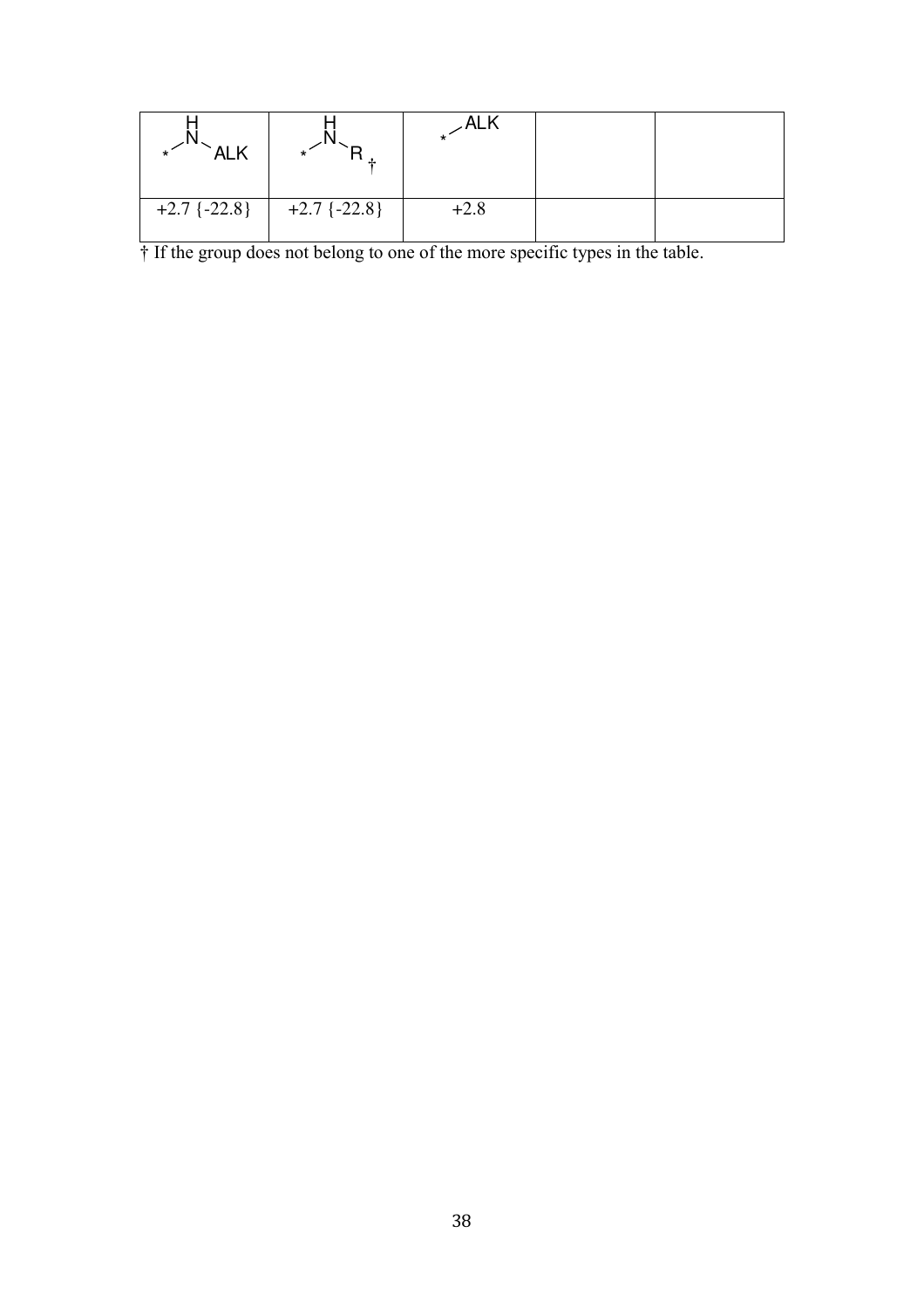# **CAPTIONS TO FIGURES**

**Figure 1.** Compounds with stereogenic centers and which are described herein.

**Figure 2.** A) The length of the bars corresponds to the variance attributable to inverting the chirality of a molecule and is that which is in excess of experimental variation; properties with no bar are those for which no extra variance could be discerned. Data is from Ref. [22] B) The D-value estimates the magnitude of the difference between the distribution of changes caused by inverting chirality and those for repeat testing. Bars that are solid correspond to those where a statistically significant difference was detected. Data is from Ref. [23].

**Figure 3.** Proposed mechanisms for racemization and related processes.

Figure 4. A) The percentage of compounds in each of four phases of clinical development that we compute to have a high likelihood of biologically relevant racemization. B) The proportion of approved drugs that belong to different compound types and the proportion belonging to different stereochemical classes for synthetic small molecules and natural product derived molecules. C) The number of compounds that we compute to have a high likelihood of biologically-relevant racemization that were approved in each of the decades shown and whether the compounds are used as racemates or single stereoisomers.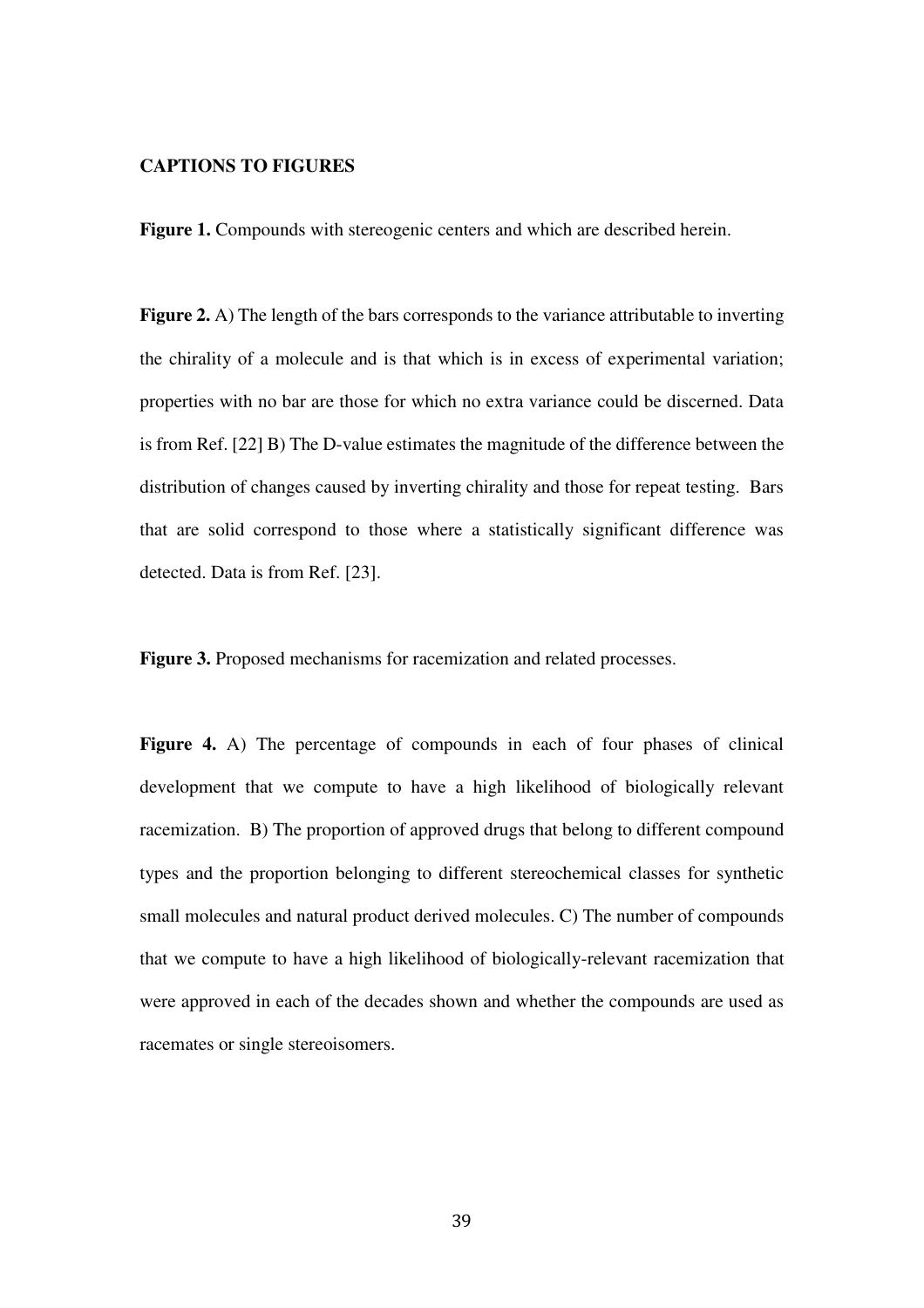#### **HIGHLIGHTED REFERENCES**

# *Of high interest:*

\*\* 2. Testa B, Vistoli G, Pedretti A, Caldwell J. Organic stereochemistry. Part 5. Helv Chim Acta 2013;96:747-98.

This review presents an in-depth and complete overview of the general principles of stereochemistry.

\*\* 5. Islam MR, Mahdi JG, Bowen ID. Pharmacological importance of stereochemical resolution of enantiomeric drugs. Drug Saf 1997;17:149-65. This review presents an extensive overview of the possible effects of chirality on pharmacological properties.

\*\* 9. Testa B. Organic stereochemistry. Part 2. Helv Chim Acta 2013;96:159-88. This review presents an in-depth and complete overview of the general principles of stereochemistry with a focus on medicinal sciences.

\* 14. Ali I, Gupta VK, Aboul-Enein HY, Singh P, Sharma B. Role of racemization in optically active drugs development. Chirality 2007;19:453-63.

The authors present a detailed overview of studies of racemization of optically active drugs.

# *Of interest:*

\* 4. Caner H, Groner E, Levy L, Agranat I. Trends in the development of chiral drugs. Drug Discov Today 2004;9:105-10.